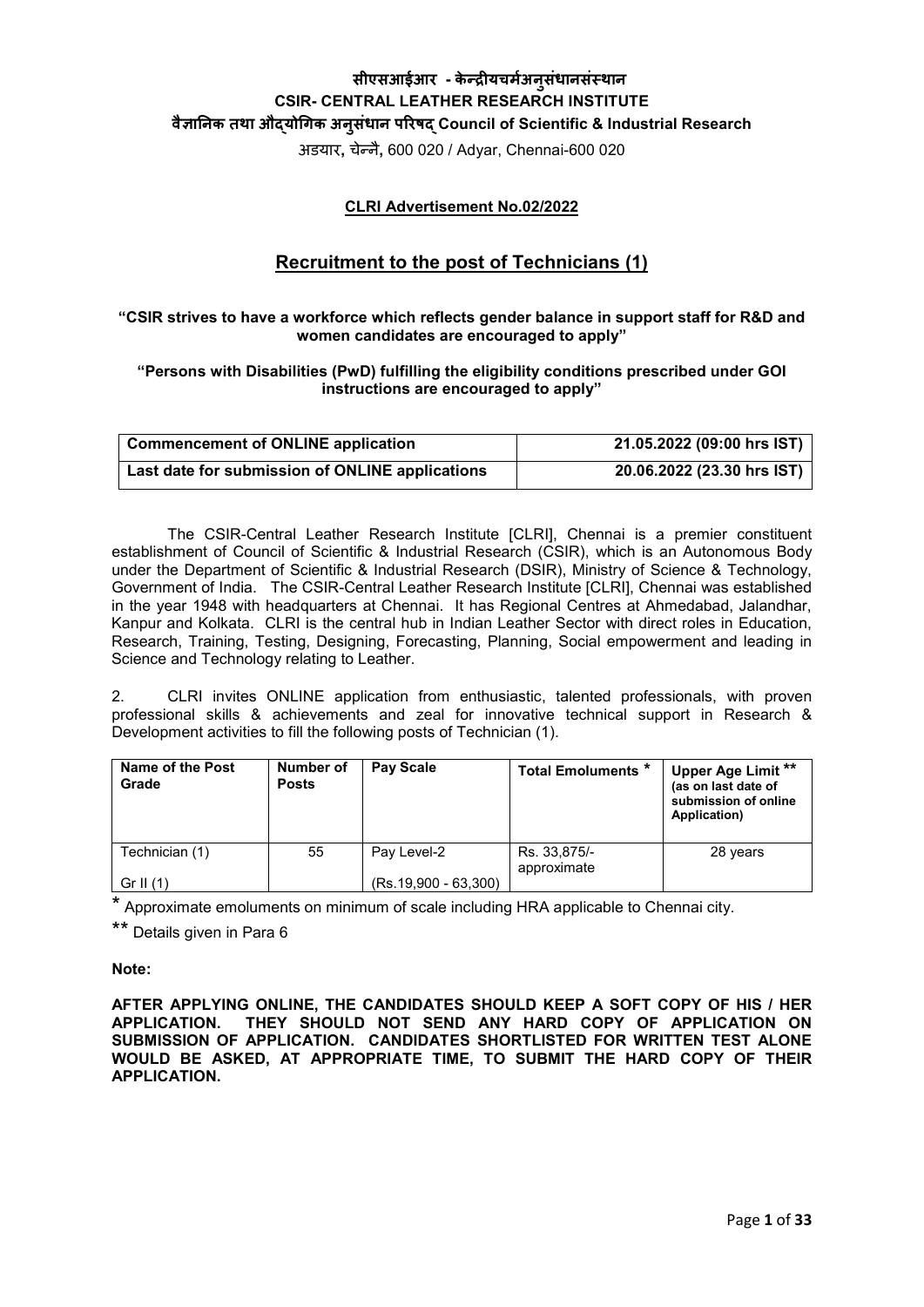| 3. | <b>Essential Qualification, Trade, Department, location of posting &amp; Job requirement</b> |  |  |  |  |  |
|----|----------------------------------------------------------------------------------------------|--|--|--|--|--|
|----|----------------------------------------------------------------------------------------------|--|--|--|--|--|

| $\overline{\mathsf{SI}}$ . | Post Code                                                                                                                                                                                                                  | Trade                        | Number of                                     | <b>Upper Age</b>                                                                                                               | <b>Essential Qualification(s) #</b>                                                                                                                                                                                                                                                                                                                                                                                                                                                                                                                                                                                                                                                                                                                                        | <b>Job Requirements</b>                                                                                                                                                                                                                                                                                                                         |
|----------------------------|----------------------------------------------------------------------------------------------------------------------------------------------------------------------------------------------------------------------------|------------------------------|-----------------------------------------------|--------------------------------------------------------------------------------------------------------------------------------|----------------------------------------------------------------------------------------------------------------------------------------------------------------------------------------------------------------------------------------------------------------------------------------------------------------------------------------------------------------------------------------------------------------------------------------------------------------------------------------------------------------------------------------------------------------------------------------------------------------------------------------------------------------------------------------------------------------------------------------------------------------------------|-------------------------------------------------------------------------------------------------------------------------------------------------------------------------------------------------------------------------------------------------------------------------------------------------------------------------------------------------|
| No                         | <b>Department</b>                                                                                                                                                                                                          |                              | Posts &<br>reservation                        | Limit                                                                                                                          |                                                                                                                                                                                                                                                                                                                                                                                                                                                                                                                                                                                                                                                                                                                                                                            |                                                                                                                                                                                                                                                                                                                                                 |
| 1.                         | <b>TC2201</b><br><b>CLRI</b><br>Regional<br>Centre,<br>Jalandhar                                                                                                                                                           | Leather<br>Goods Maker       | 1(SC)                                         | 33 years<br>(with age<br>relaxation)                                                                                           | SSC/10 <sup>th</sup> Standard/SSC or<br>equivalent with Science<br>subjects with 55% marks and<br><b>ITI Certificate in Leather</b><br>Goods Maker or<br>National/State Trade<br>certificate in Leather Goods<br>Maker<br>(OR)<br>SSC/10 <sup>th</sup> Std. or equivalent<br>with Science subjects with<br>minimum 55% marks and 2<br>years full time experience as<br>an apprentice trainee from a<br>recognized Institution in<br>Leather Goods Maker<br>(OR)<br>SSC/10 <sup>th</sup> Std. or equivalent<br>with Science subjects with<br>minimum 55% marks and 3<br>years of work experience in<br>Leather Goods<br>manufacturing in a Ministry /<br>Department / Organisation /<br>Public Sector Undertaking /<br>Autonomous Body under<br>Gol/State / UT.             | To develop<br>patterns and<br>fabricate leather<br>goods.<br>Operation and<br>maintenance of<br>machines used<br>for leather goods<br>making.<br>Organizing and<br>maintaining the<br>materials stores.<br>Conducting skill<br>development<br>training<br>programmes.<br>Technical<br>assistance to<br>Scientists in<br>Research<br>activities. |
| 2.                         | <b>TC2202</b><br><b>CLRI</b><br>Regional<br>Centre,<br>Jalandhar,<br><b>CLRI</b><br>Regional<br>Centre,<br>Kolkata.<br><b>CLRI</b><br>Regional<br>Centre,<br>Kanpur,<br>Leather<br><b>Process</b><br>Technology<br>Chennai | Finished<br>Leather<br>Maker | 6 Posts<br>$UR-2$<br>OBC-2<br>$SC-1$<br>EWS-1 | 28 Years<br>(31 years<br>for<br>the<br>post<br>reserved<br>for OBC<br>33<br>years<br>for<br>the<br>post<br>reserved<br>for SC) | SSC/10 <sup>th</sup> Standard/SSC or<br>equivalent with Science<br>subjects with 55% marks and<br><b>ITI Certificate in Finished</b><br>Leather Maker or<br>National/State Trade<br>Certificate in Finished<br>Leather Maker trade<br>(OR)<br>SSC/10 <sup>th</sup> Std. or equivalent<br>with Science subjects with<br>minimum 55% marks and 2<br>years full time experience as<br>an apprentice trainee from a<br>recognized Institution in<br><b>Finished Leather Maker</b><br>(OR)<br>SSC/10 <sup>th</sup> Std. or equivalent<br>with Science subjects with<br>minimum 55% marks and 3<br>years of work experience in<br>Finished Leather Maker in a<br>Ministry / Department /<br>Organisation/ Public Sector<br>Undertaking / Autonomous<br>Body under Gol/State /UT. | To develop<br>various types of<br>finished leathers.<br>To organize and<br>maintain the<br>chemical and<br>material stores.<br>To assist the<br>Scientists in<br>research and<br>development<br>and other office<br>activities.                                                                                                                 |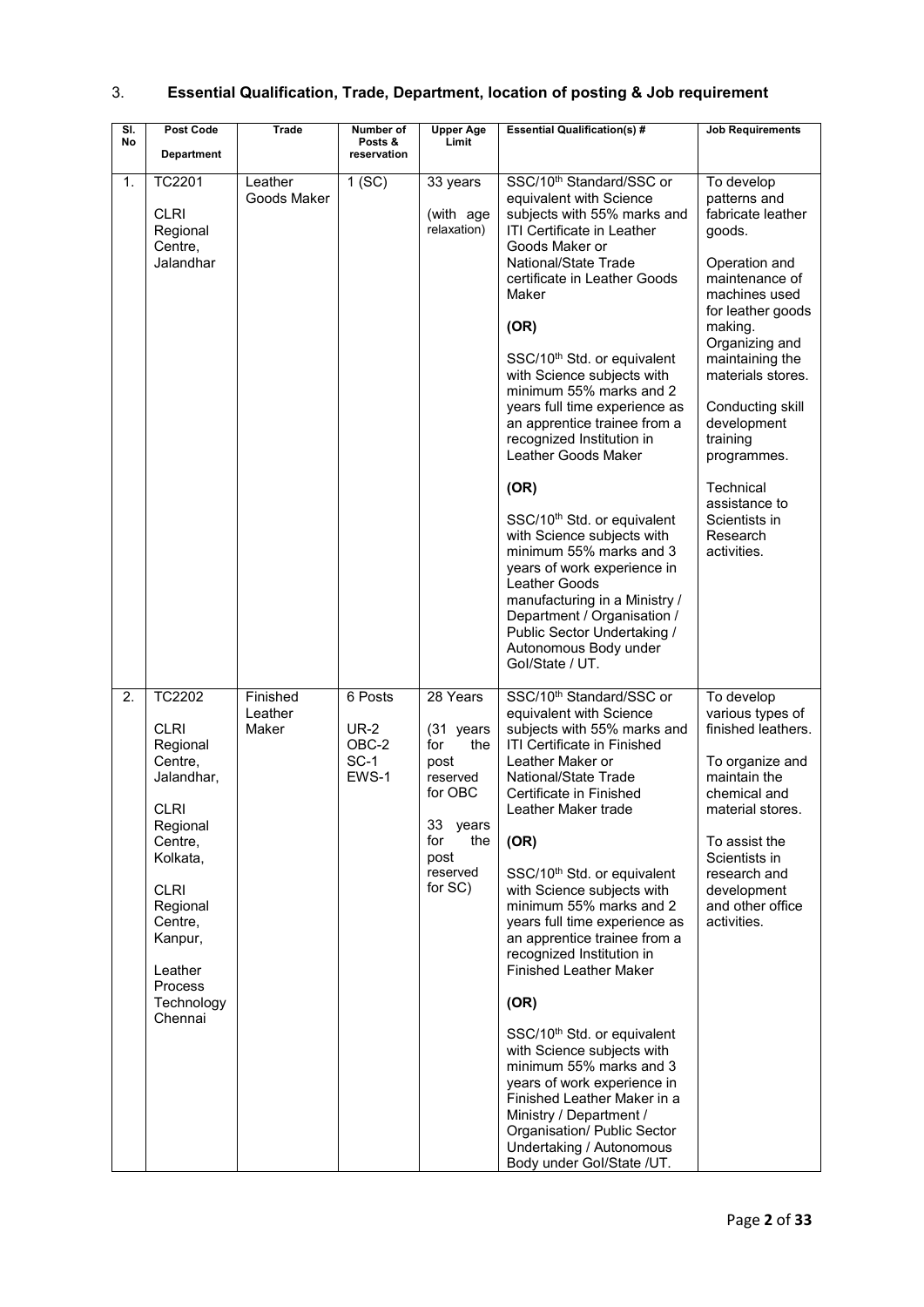| SI. | <b>Post Code</b>                                                                                                                                                                                                                                                                                                                                       | <b>Trade</b>                                   | Number of                        | <b>Upper Age</b>                                                    | <b>Essential Qualification(s) #</b>                                                                                                                                                                                                                                                                                                                                                                                                                                                                                                                                                                                                                                                                                                                                                                                                                                         | <b>Job Requirements</b>                                                                                                                                                                                                                                                                                                                                                                                                                                                                                                                                                                     |
|-----|--------------------------------------------------------------------------------------------------------------------------------------------------------------------------------------------------------------------------------------------------------------------------------------------------------------------------------------------------------|------------------------------------------------|----------------------------------|---------------------------------------------------------------------|-----------------------------------------------------------------------------------------------------------------------------------------------------------------------------------------------------------------------------------------------------------------------------------------------------------------------------------------------------------------------------------------------------------------------------------------------------------------------------------------------------------------------------------------------------------------------------------------------------------------------------------------------------------------------------------------------------------------------------------------------------------------------------------------------------------------------------------------------------------------------------|---------------------------------------------------------------------------------------------------------------------------------------------------------------------------------------------------------------------------------------------------------------------------------------------------------------------------------------------------------------------------------------------------------------------------------------------------------------------------------------------------------------------------------------------------------------------------------------------|
| No  | <b>Department</b>                                                                                                                                                                                                                                                                                                                                      |                                                | Posts &<br>reservation           | Limit                                                               |                                                                                                                                                                                                                                                                                                                                                                                                                                                                                                                                                                                                                                                                                                                                                                                                                                                                             |                                                                                                                                                                                                                                                                                                                                                                                                                                                                                                                                                                                             |
| 3.  | TC2203<br><b>CLRI</b><br>Regional<br>Centre,<br>Jalandhar,<br><b>CLRI</b><br>Regional<br>Centre,<br>Kolkata,<br><b>CLRI</b><br>Regional<br>Centre,<br>Kanpur,<br><b>CLRI</b><br>Regional<br>Centre,<br>Ahmedaba<br>d<br>Leather<br>Process<br>Technology<br>Biological<br><b>Materials</b><br>Lab and<br><b>CATERS</b><br>(Pilot<br>Plant),<br>Chennai | Laboratory<br>Assistant<br>(Chemical<br>Plant) | 10 Posts<br><b>UR-7</b><br>OBC-3 | 28 years<br>(31 years<br>for<br>the<br>post<br>reserved<br>for OBC) | SSC/10 <sup>th</sup> Standard/SSC or<br>equivalent with Science<br>subjects with 55% marks and<br>ITI Certificate in Laboratory<br>Assistant/ Laboratory<br>Assistant (Chemical plant) or<br>National/State Trade<br>certificate in Laboratory<br>Assistant (Chemical plant)<br>trade<br>(OR)<br>SSC/10 <sup>th</sup> Std. or equivalent<br>with Science subjects with<br>minimum 55% marks and 2<br>years full time experience as<br>an apprentice trainee from a<br>recognized Institution in<br>Laboratory Assistant<br>(Chemical plant)<br>(OR)<br>SSC/10 <sup>th</sup> Std. or equivalent<br>with Science subjects with<br>minimum 55% marks and 3<br>years of work experience in<br>leathers, leather chemicals<br>and waste water analysis in a<br>Ministry / Department /<br>Organisation / Public Sector<br>Undertaking / Autonomous<br>Body under Gol/State / UT. | To assist<br>Scientists and<br>researchers in<br>conducting<br>various tests and<br>experiments,<br>which includes<br>preparing<br>standard<br>solutions, test<br>samples, carry<br>out volumetric<br>titrations.<br>maintenance of<br>analytical<br>instruments,<br>keeping lab<br>records etc.<br>Maintenance of<br>Chemical<br>Laboratory.<br>Assist in<br><b>Conducting Skill</b><br>Development<br>Training<br>Programmes.<br>Maintenance of<br>cleanliness in<br>the department<br>with special<br>reference to<br>culture facility.<br>Autoclaving and<br>routine services<br>of the |
|     |                                                                                                                                                                                                                                                                                                                                                        |                                                |                                  |                                                                     |                                                                                                                                                                                                                                                                                                                                                                                                                                                                                                                                                                                                                                                                                                                                                                                                                                                                             | department<br>research<br>activities.<br>Sample<br>collection from<br>Hospitals.<br>Large scale<br>preparation of<br>Biomaterials.<br>Maintenance of<br>Chemical, gas<br>cylinders etc.<br>To assist in day-<br>to-day activities.<br>Operation and<br>maintenance of<br>process<br>equipment such<br>as glass/glass<br>lined/SS<br>Reactors,<br>Evaporators,<br>Dryers, Pumps<br>etc.<br><b>Assist Scientists</b><br>/Technical staff<br>in the day-to-day                                                                                                                                 |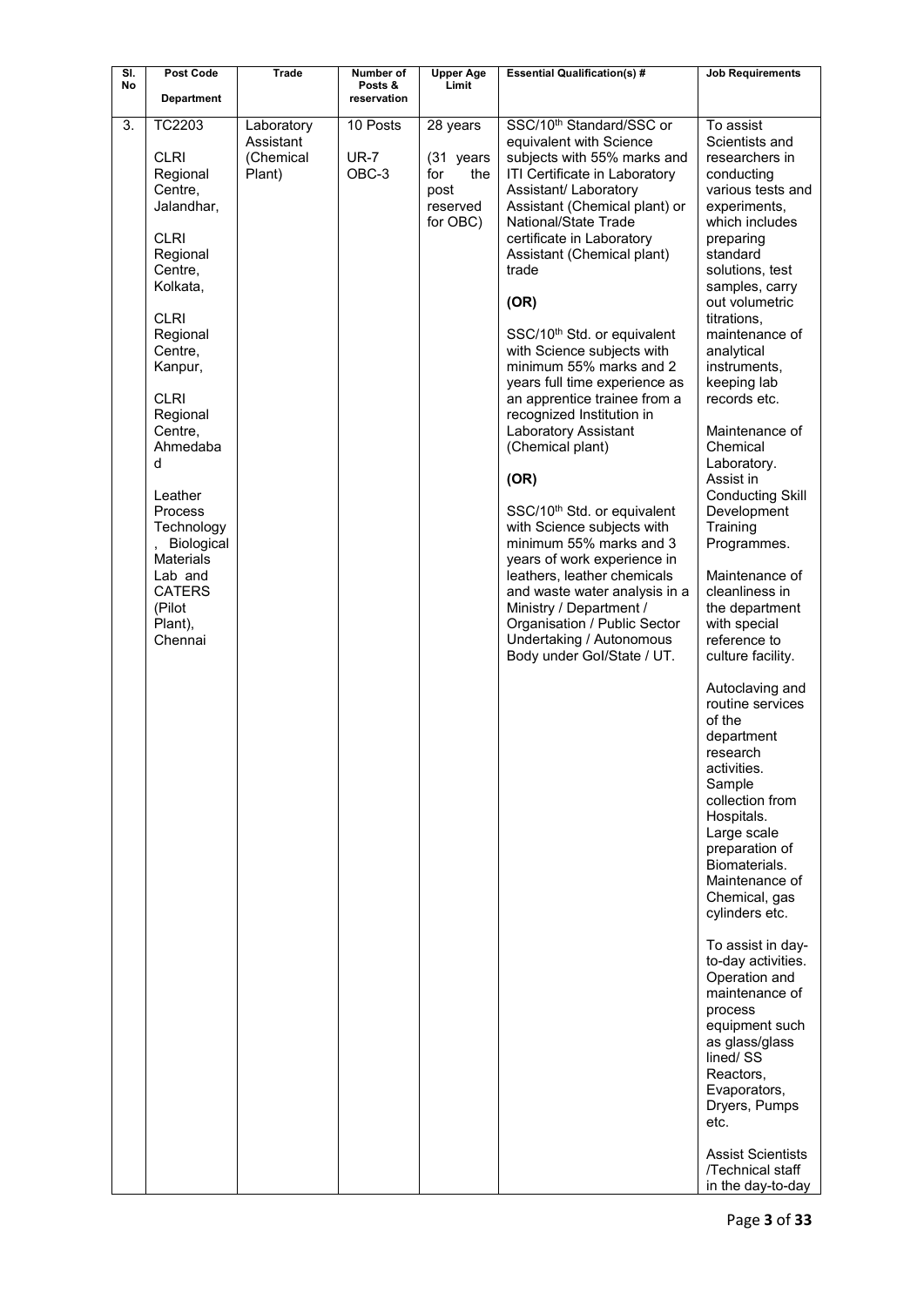| SI. | <b>Post Code</b>                                                                                                       | <b>Trade</b>         | Number of                       | <b>Upper Age</b>                                                    | <b>Essential Qualification(s) #</b>                                                                                                                                                                                                                                                                                                                                                                                                                                                                                                                                                                                                                                                                                                          | <b>Job Requirements</b>                                                                                                                                                                                                                                                                                                                                                              |
|-----|------------------------------------------------------------------------------------------------------------------------|----------------------|---------------------------------|---------------------------------------------------------------------|----------------------------------------------------------------------------------------------------------------------------------------------------------------------------------------------------------------------------------------------------------------------------------------------------------------------------------------------------------------------------------------------------------------------------------------------------------------------------------------------------------------------------------------------------------------------------------------------------------------------------------------------------------------------------------------------------------------------------------------------|--------------------------------------------------------------------------------------------------------------------------------------------------------------------------------------------------------------------------------------------------------------------------------------------------------------------------------------------------------------------------------------|
| No  | <b>Department</b>                                                                                                      |                      | Posts &<br>reservation          | Limit                                                               |                                                                                                                                                                                                                                                                                                                                                                                                                                                                                                                                                                                                                                                                                                                                              |                                                                                                                                                                                                                                                                                                                                                                                      |
|     |                                                                                                                        |                      |                                 |                                                                     |                                                                                                                                                                                                                                                                                                                                                                                                                                                                                                                                                                                                                                                                                                                                              | activities of<br>Fermentation<br>upscaling facility<br>/ Biological Pilot<br>plant.                                                                                                                                                                                                                                                                                                  |
| 4.  | <b>TC2204</b><br><b>CLRI</b><br>Regional<br>Centre,<br>Kolkata<br>&<br>Shoe<br>Product<br>Design<br>Centre,<br>Chennai | Footwear<br>Maker    | 6 Posts<br><b>UR-3</b><br>OBC-3 | 28 years<br>(31 years<br>for<br>the<br>post<br>reserved<br>for OBC) | SSC/10 <sup>th</sup> Standard/SSC or<br>equivalent with Science<br>subjects with 55% marks and<br><b>ITI Certificate Footwear</b><br><b>Maker or National/State</b><br>Trade Certificate in Footwear<br>Maker trade<br>(OR)<br>SSC/10 <sup>th</sup> Std. or equivalent<br>with Science subjects with<br>minimum 55% marks and 2<br>years full time experience as<br>an apprentice trainee from a<br>recognized Institution in<br><b>Footwear Maker</b><br>(OR)<br>SSC/10 <sup>th</sup> Std. or equivalent<br>with Science subjects with<br>minimum 55% marks and 3<br>years of work experience in<br>Footwear Maker in a Ministry<br>/ Department / Organisation /<br>Public Sector Undertaking /<br>Autonomous Body under<br>Gol/State /UT. | To develop<br>patterns and<br>fabricate<br>Footwear<br>Operation and<br>maintenance of<br>machines used<br>for footwear<br>(Leather & non-<br>leather).<br>Organizing and<br>maintaining the<br>material stores.<br>Conducting skill<br>development<br>training<br>programs<br>Technical<br>assistance to<br>Scientists in<br>Research<br>activities.                                |
| 5.  | <b>TC2205</b><br>Shoe &<br>Product<br>Design<br>Centre,<br>Chennai                                                     | Sewing<br>Technology | $1$ (UR)                        | 28 years                                                            | SSC/10 <sup>th</sup> Standard/SSC or<br>equivalent with Science<br>subjects with 55% marks and<br>ITI certificate in Sewing<br>Technology or National /<br>State Trade Certificate in<br>Sewing Technology<br>(OR)<br>SSC/10 <sup>th</sup> Std. or equivalent<br>with Science subjects with<br>minimum 55% marks and 2<br>years full time experience as<br>an apprentice trainee from a<br>recognized institution in<br>Sewing Technology<br>(OR)<br>SSC/10 <sup>th</sup> Standard or<br>equivalent with Science<br>subjects with minimum 55%<br>marks and 3 Years of work<br>experience in Sewing<br>Technology in a Ministry/<br>Department/ Organization /<br>PSU / Autonomous Body<br>under Gol / State/UT.                              | To develop<br>patterns and<br>fabricate Leather<br>qoods and<br>garments.<br>Operation and<br>maintenance of<br>machines used<br>for Leather<br>goods and<br>garments.<br>Organizing and<br>maintaining the<br>material stores.<br>Assist in<br>conducting skill<br>development<br>training<br>programmes.<br>Technical<br>assistance to<br>Scientists in<br>research<br>activities. |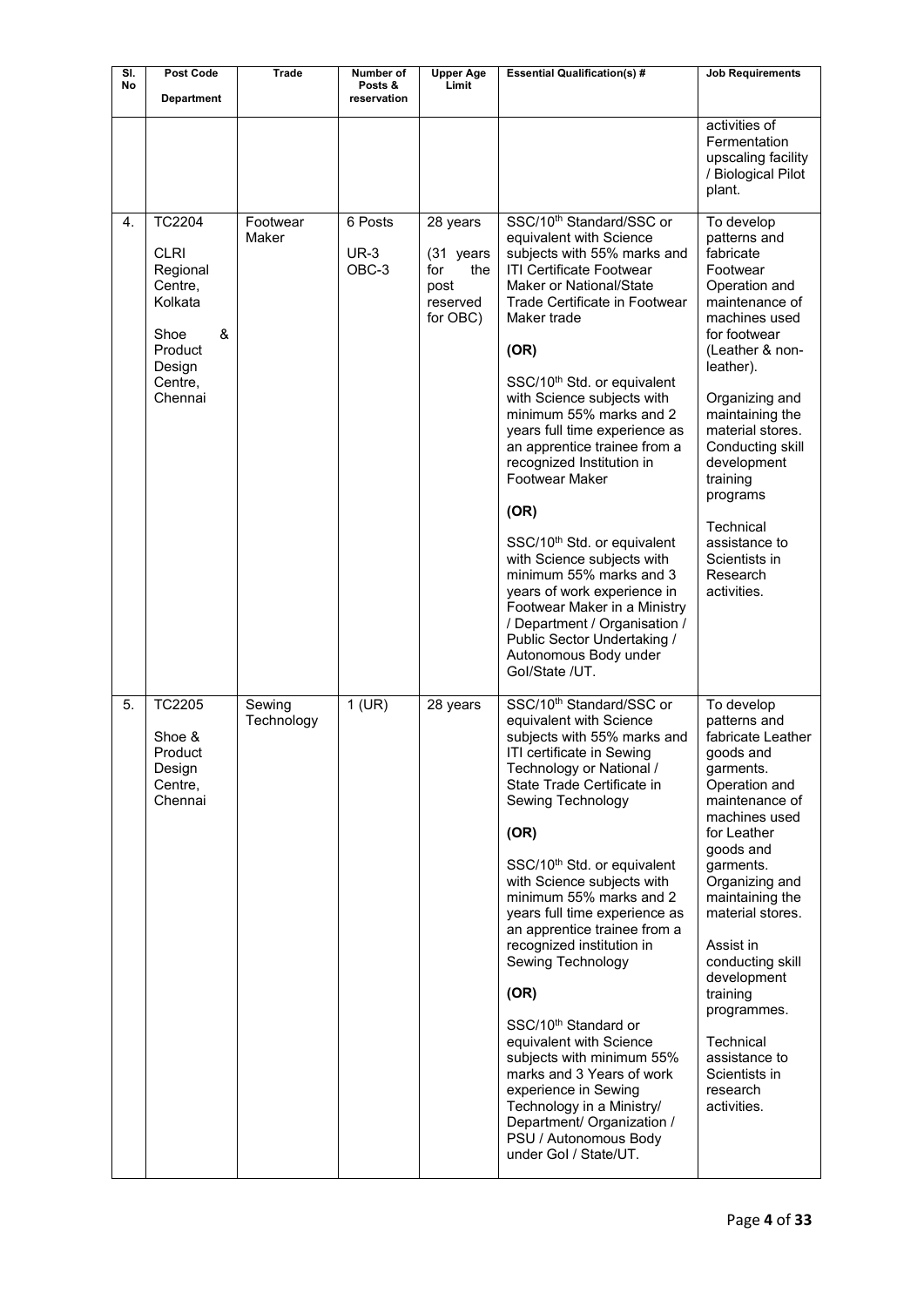| SI.<br>No | Post Code<br><b>Department</b>                                                                                                                   | <b>Trade</b>                                  | Number of<br>Posts &<br>reservation                                                     | <b>Upper Age</b><br>Limit                                                                                                                   | <b>Essential Qualification(s) #</b>                                                                                                                                                                                                                                                                                                                                                                                                                                                                                                                                                                                                                                                                                                                                                          | <b>Job Requirements</b>                                                                                                                                                                                                                                                                                   |
|-----------|--------------------------------------------------------------------------------------------------------------------------------------------------|-----------------------------------------------|-----------------------------------------------------------------------------------------|---------------------------------------------------------------------------------------------------------------------------------------------|----------------------------------------------------------------------------------------------------------------------------------------------------------------------------------------------------------------------------------------------------------------------------------------------------------------------------------------------------------------------------------------------------------------------------------------------------------------------------------------------------------------------------------------------------------------------------------------------------------------------------------------------------------------------------------------------------------------------------------------------------------------------------------------------|-----------------------------------------------------------------------------------------------------------------------------------------------------------------------------------------------------------------------------------------------------------------------------------------------------------|
| 6.        | <b>TC2206</b><br><b>CLRI</b><br>Regional<br>Centre,<br>Kanpur<br>Chemical<br>Engg. Dept.<br>&<br>Advanced<br><b>Materials</b><br>Lab,<br>Chennai | Instrument<br>Mechanic<br>(Chemical<br>Plant) | 3 Posts<br><b>UR-2</b><br>OBC-1                                                         | 28 years<br>(31 years<br>the<br>for<br>post<br>reserved<br>for OBC)                                                                         | SSC/10 <sup>th</sup> Standard/SSC or<br>equivalent with Science<br>subjects with 55% marks and<br><b>ITI certificate or National</b><br>/State Trade Certificate in<br><b>Instrument Mechanic</b><br>(Chemical Plant)<br>(OR)<br>SSC/10 <sup>th</sup> Std. or equivalent<br>with Science subjects with<br>minimum 55% marks and 2<br>years full time experience as<br>an apprentice trainee from a<br>recognized Institution in<br>Instrument Mechanic<br>(Chemical Plant) trade<br>(OR)<br>SSC/10 <sup>th</sup> Standard or<br>equivalent with Science<br>subjects with 55% marks and<br>3 years of work experience in<br>Instrument Mechanic<br>(Chemical Plant) in a Ministry<br>/ Department / Organisation /<br>Public Sector Undertaking /<br>Autonomous Body under<br>GOI/State / UT. | Operation and<br>maintenance of<br>Laboratory<br>equipment.<br>Assist the<br>Scientific &<br>Technical staff in<br>conducting<br>laboratory tests,<br>experiments and<br>other office<br>activities.<br>Upkeep of the<br>lab and<br>maintenance of<br>the analytical<br>instruments,<br>trouble shooting. |
| 7.        | <b>TC2207</b><br>Engineering<br><b>Services</b><br>(Instrument<br>ation)<br>Chennai                                                              | Instrument<br>Mechanic                        | 2 Posts<br><b>UR-1</b><br>OBC-1<br>(out of<br>these 1<br>post is<br>reserved<br>for OH) | 28 years<br>(31 years<br>for<br>the<br>post<br>reserved<br>for OBC)<br>38 years<br>in case of<br>OH-UR<br>41 years<br>in case of<br>OH-OBC) | SSC/10 <sup>th</sup> Standard/SSC or<br>equivalent with Science<br>subjects with 55% marks and<br><b>ITI certificate or National</b><br>/State Trade Certificate in<br>Instrument Mechanic<br>(OR)<br>SSC/10 <sup>th</sup> Std. or equivalent<br>with Science subjects with<br>minimum 55% marks and 2<br>years full time experience as<br>an apprentice trainee from a<br>recognized Institution in<br>Instrument Mechanic trade<br>(OR)<br>SSC/10 <sup>th</sup> Standard or<br>equivalent with Science<br>subjects with 55% marks and<br>3 years of work experience in<br>Instrument Mechanic in a<br>Ministry / Department /<br>Organisation / Public Sector<br>Undertaking / Autonomous<br>Body under Gol/State / UT.                                                                    | Operation and<br>maintenance of<br>Laboratory<br>equipment.<br>Maintenance<br>and servicing of<br>engineering<br>related task and<br>assist in<br>resolving the<br>issues.                                                                                                                                |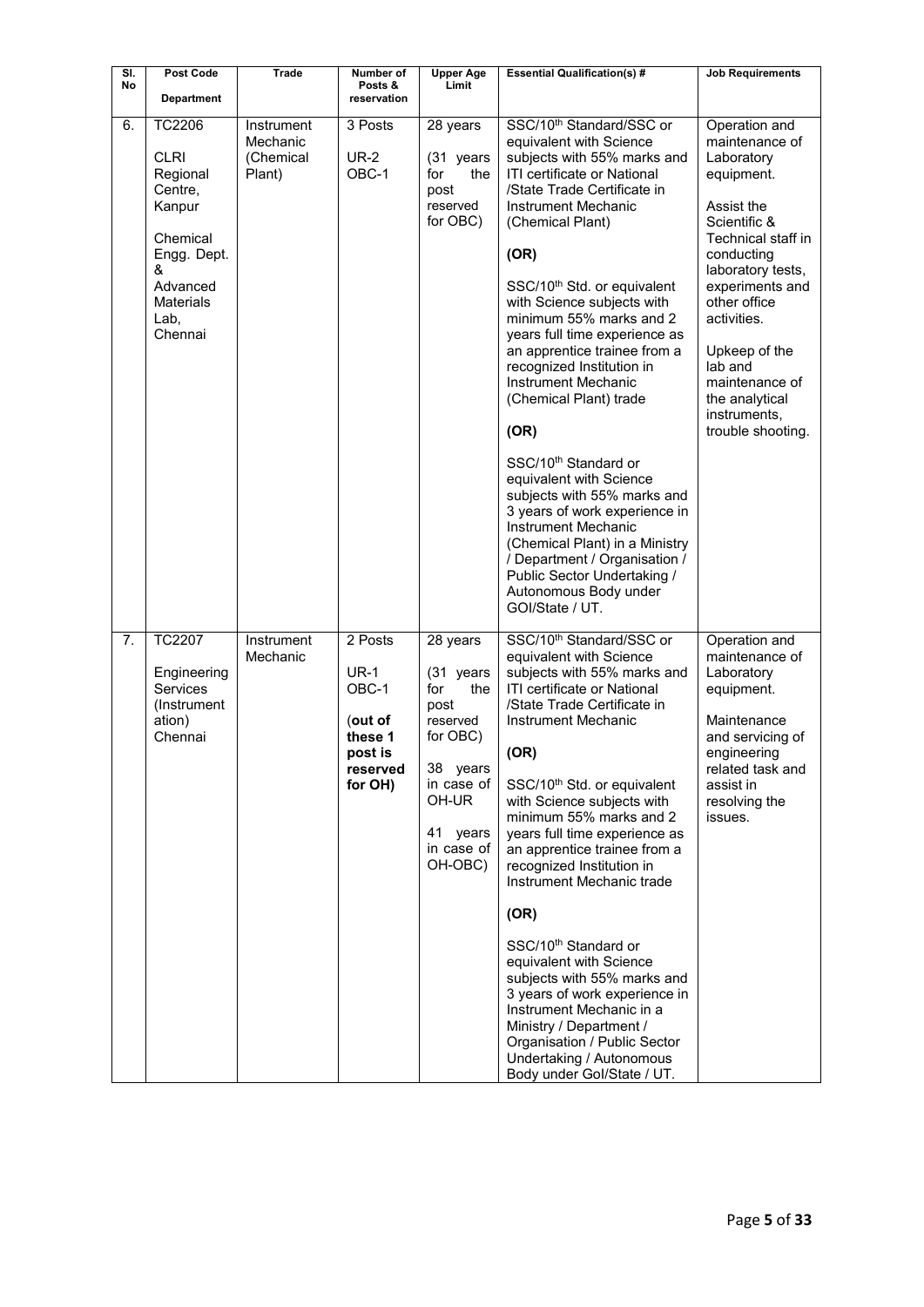| SI.<br>No | Post Code<br><b>Department</b>                                                                                      | <b>Trade</b> | Number of<br>Posts &<br>reservation      | <b>Upper Age</b><br>Limit                                           | <b>Essential Qualification(s) #</b>                                                                                                                                                                                                                                                                                                                                                                                                                                                                                                                                                                                                                                                                    | <b>Job Requirements</b>                                                                                                                                                                                                                                                           |
|-----------|---------------------------------------------------------------------------------------------------------------------|--------------|------------------------------------------|---------------------------------------------------------------------|--------------------------------------------------------------------------------------------------------------------------------------------------------------------------------------------------------------------------------------------------------------------------------------------------------------------------------------------------------------------------------------------------------------------------------------------------------------------------------------------------------------------------------------------------------------------------------------------------------------------------------------------------------------------------------------------------------|-----------------------------------------------------------------------------------------------------------------------------------------------------------------------------------------------------------------------------------------------------------------------------------|
| 8         | <b>TC2208</b><br>Leather<br><b>Process</b><br>Technology<br>&<br>Engineering<br>Services<br>(Workshop)<br>, Chennai | Fitter       | 4 Posts<br><b>UR-1</b><br>OBC-2<br>EWS-1 | 28 years<br>(31 years<br>the<br>for<br>post<br>reserved<br>for OBC) | SSC/10 <sup>th</sup> Standard/SSC or<br>equivalent with Science<br>subjects with 55% marks and<br>ITI Certificate in Fitter or<br>National /State Trade<br>Certificate in Fitter<br>(OR)<br>SSC/10 <sup>th</sup> Std. or equivalent<br>with Science subjects with<br>minimum 55% marks and 2<br>years full time experience as<br>an apprentice trainee from a<br>recognized institution in Fitter<br>Trade<br>(OR)<br>SSC/10 <sup>th</sup> Standard or<br>equivalent with Science<br>subjects with minimum 55%<br>marks and 3 Years of work<br>experience in Fitter in a<br>Ministry/Department /<br>Organization / PSU/<br>Autonomous Body under<br>Gol/State/UT.                                     | To operate and<br>maintain all the<br>tannery<br>machines<br>including wet<br>and dry<br>operation.<br>Maintenance<br>and servicing of<br>engineering<br>related task and<br>assist in<br>resolving the<br>issues<br>To assist in the<br>Research &<br>Development<br>activities. |
| 9         | <b>TC2209</b><br>Engineering<br><b>Services</b><br>(Workshop)<br>, Chennai                                          | Machinist    | $1$ (UR)                                 | 28 years                                                            | SSC/10 <sup>th</sup> Standard/SSC or<br>equivalent with Science<br>subjects with 55% marks and<br>ITI Certificate in Machinist or<br>National / State Trade<br>certificate in Machinist trade<br>(OR)<br>SSC/10 <sup>th</sup> Std. or equivalent<br>with Science subjects with<br>minimum 55% marks and 2<br>years full time experience as<br>an apprentice trainee from a<br>recognized institution in<br>Machinist<br>(OR)<br>SSC/10 <sup>th</sup> Std. or equivalent<br>with Science subjects with<br>minimum 55% marks and 3<br>years of work experience in<br>Machinist in a Ministry /<br>Department / Organisation /<br>Public Sector Undertaking /<br>Autonomous Body under<br>Gol/State / UT. | Maintenance<br>and servicing of<br>engineering<br>related task and<br>assist in<br>resolving the<br>issues.                                                                                                                                                                       |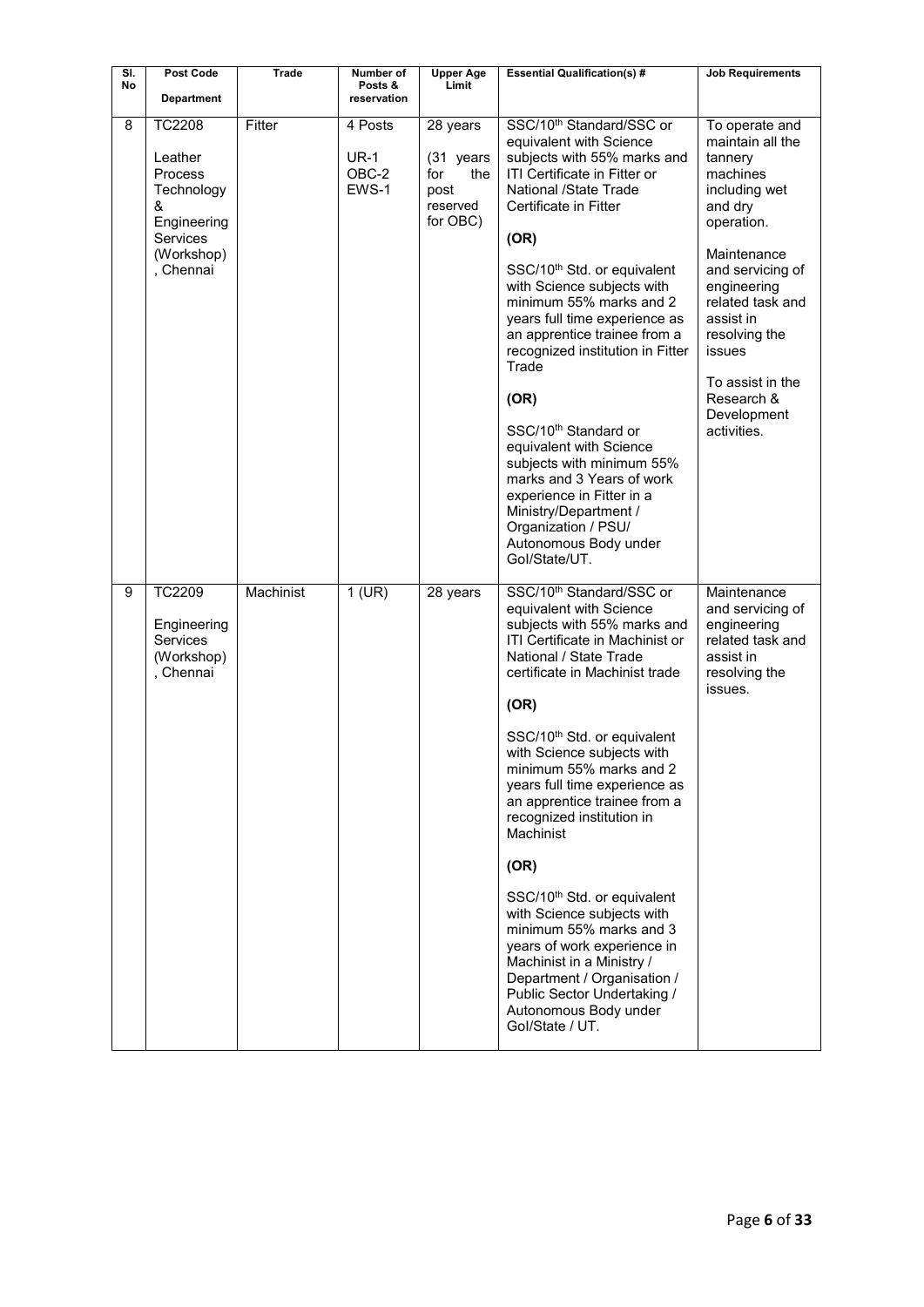| SI.<br>No | Post Code<br><b>Department</b>                                                                                                                                       | Trade                                                          | Number of<br>Posts &<br>reservation                                                                                         | <b>Upper Age</b><br>Limit                                                                                                                 | <b>Essential Qualification(s) #</b>                                                                                                                                                                                                                                                                                                                                                                                                                                                                                                                                                                                                                                                                                                                                                               | <b>Job Requirements</b>                                                                                                                                                                                                                                                                                                                                                                                      |
|-----------|----------------------------------------------------------------------------------------------------------------------------------------------------------------------|----------------------------------------------------------------|-----------------------------------------------------------------------------------------------------------------------------|-------------------------------------------------------------------------------------------------------------------------------------------|---------------------------------------------------------------------------------------------------------------------------------------------------------------------------------------------------------------------------------------------------------------------------------------------------------------------------------------------------------------------------------------------------------------------------------------------------------------------------------------------------------------------------------------------------------------------------------------------------------------------------------------------------------------------------------------------------------------------------------------------------------------------------------------------------|--------------------------------------------------------------------------------------------------------------------------------------------------------------------------------------------------------------------------------------------------------------------------------------------------------------------------------------------------------------------------------------------------------------|
| 10        | TC2210<br>Dispensary<br>&<br>Director's<br>Office,<br>Chennai                                                                                                        | CoPA<br>(Computer<br>Operator and<br>Programming<br>Assistant) | 3 Posts<br>$UR - 1$<br>SC-1<br>EWS-1                                                                                        | 28 years<br>(33 years<br>for<br>the<br>post<br>reserved<br>for SC)                                                                        | SSC/10 <sup>th</sup> Standard/SSC or<br>equivalent with Science<br>subjects with 55% marks and<br>ITI Certificate in COPA or<br>National/State Trade<br>certificate in COPA<br>(OR)<br>SSC/10 <sup>th</sup> Std. or equivalent<br>with Science subjects with<br>minimum 55% marks and 2<br>years full time experience as<br>an apprentice trainee from a<br>recognized institution in<br><b>COPA Trade</b><br>(OR)<br>SSC/10 <sup>th</sup> Std. or equivalent<br>with Science subject with<br>minimum 55% marks and 3<br>years of work experience in a<br>Dispensary /<br>Hospital/Medical Centre in<br>Software and database<br>Management in a<br>Ministry/Department/<br>Organisation / PSU/<br>Autonomous Body under<br>GOI/State/UT                                                          | Maintenance of<br>Database and<br>retrieval of<br>Information.<br>Experience in<br>software like<br>Oracle, MS<br>Office, HMIS etc.<br>Maintenance of<br>Patients related<br>documents.<br>Assisting in<br>various day-to-<br>day activities.<br>Knowledge of<br>computer<br>Operation viz<br>Word, Excel,<br>PPT etc.<br>Operate Video<br>conferencing /<br>Projection facility<br>and Office<br>Management |
| 11        | <b>TC2211</b><br>Project<br>Planning,<br>Monitoring<br>and<br>Evaluation<br>(PPME) &<br>Knowledge<br>Portfolio<br>Manageme<br>nt<br>Department<br>(KPMD),<br>Chennai | Database<br>System<br>Assistant                                | 3 Posts<br>$UR-1$<br>$SC-1$<br>EWS-1<br>(Out of<br>these. 1<br>post is<br>reserved<br>for<br>persons<br>with Low<br>Vision) | 28 Years<br>(33 years<br>for<br>the<br>post<br>reserved<br>for SC)<br>38 years<br>in case of<br>LV-UR<br>43 years<br>in case of<br>LV-SC) | SSC/10 <sup>th</sup> Standard/SSC or<br>equivalent with Science<br>subjects with 55% marks and<br>ITI certificate in Database<br>System Assistant trade or<br>National /State Trade<br>Certificate in Database<br>System Assistant<br>(OR)<br>SSC/10 <sup>th</sup> Std. or equivalent<br>with Science subjects with<br>minimum 55% marks and 2<br>years full time experience as<br>an apprentice trainee from a<br>recognized institution in<br>Database System Assistant<br>(OR)<br>SSC/10 <sup>th</sup> Std. or equivalent<br>with Science subjects with<br>minimum 55% marks and 3<br>years of work experience in<br>the area of Database<br>handling and management in<br>a Ministry / Department /<br>Organization / Public Sector<br>Undertaking / Autonomous<br>Body under Gol/State / UT. | Maintenance of<br>Database.<br>Maintenance of<br>project related<br>documents and<br>assisting in<br>various day-to-<br>day activities<br>including<br>organizing<br>meetings.<br>Maintenance of<br>Database and<br>Retrieval of<br>information.<br>Maintenance of<br>Patent / IP<br>documents<br>Maintenance of<br>project related<br>documents<br>Assistant in<br>various day-to-<br>day activities.       |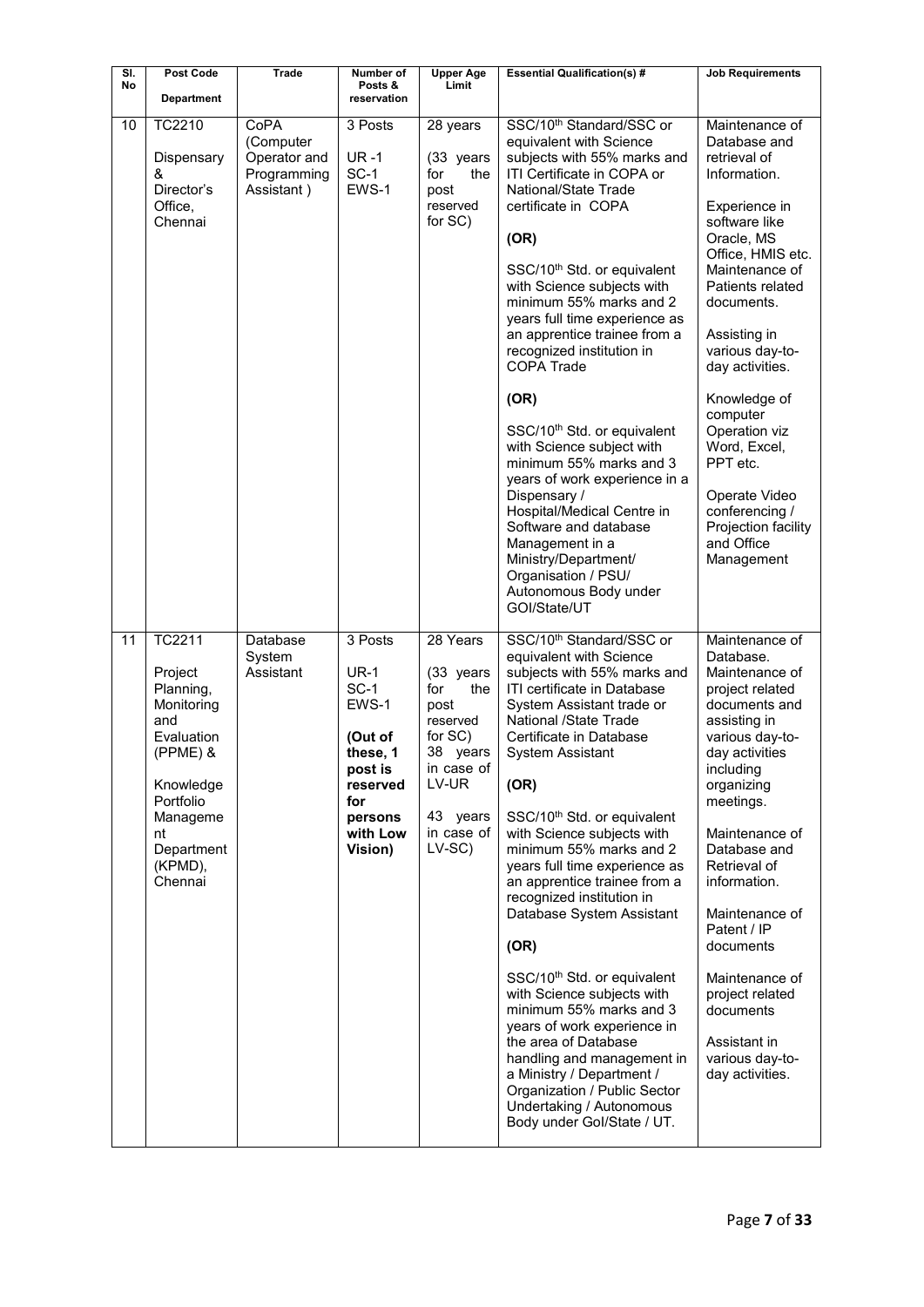| SI. | Post Code                                                                      | <b>Trade</b> | Number of                                                                                                                       | <b>Upper Age</b>                                                                                                                            | <b>Essential Qualification(s) #</b>                                                                                                                                                                                                                                                                                                                                                                                                                                                                                                                                                                                                                                                                      | <b>Job Requirements</b>                                                                                                                                                                                                                                                                                                                                                                                                                                                                                                                                                                                                                          |
|-----|--------------------------------------------------------------------------------|--------------|---------------------------------------------------------------------------------------------------------------------------------|---------------------------------------------------------------------------------------------------------------------------------------------|----------------------------------------------------------------------------------------------------------------------------------------------------------------------------------------------------------------------------------------------------------------------------------------------------------------------------------------------------------------------------------------------------------------------------------------------------------------------------------------------------------------------------------------------------------------------------------------------------------------------------------------------------------------------------------------------------------|--------------------------------------------------------------------------------------------------------------------------------------------------------------------------------------------------------------------------------------------------------------------------------------------------------------------------------------------------------------------------------------------------------------------------------------------------------------------------------------------------------------------------------------------------------------------------------------------------------------------------------------------------|
| No  | <b>Department</b>                                                              |              | Posts &<br>reservation                                                                                                          | Limit                                                                                                                                       |                                                                                                                                                                                                                                                                                                                                                                                                                                                                                                                                                                                                                                                                                                          |                                                                                                                                                                                                                                                                                                                                                                                                                                                                                                                                                                                                                                                  |
| 12  | TC2212<br>Engineering<br><b>Services</b><br>(Electrical/<br>Civil),<br>Chennai | Electrician  | 5 Posts<br><b>UR-2</b><br>OBC-2<br>$SC-1$                                                                                       | 28 years<br>(31 years<br>for<br>the<br>post<br>reserved<br>for OBC<br>33 years<br>for<br>the<br>post<br>reserved<br>for SC)                 | SSC/10 <sup>th</sup> Standard/SSC or<br>equivalent with Science<br>subjects with 55% marks and<br>ITI certificate in Electrician or<br>National /State Trade<br>Certificate in Electrician<br>(OR)<br>SSC/10 <sup>th</sup> Std. or equivalent<br>with Science subjects with<br>minimum 55% marks and 2<br>years full time experience as<br>an apprentice trainee from a<br>recognized institution in<br>Electrician<br>(OR)<br>SSC/10 <sup>th</sup> Std. or equivalent<br>with Science subjects with<br>minimum 55% marks and 3<br>years of work experience in<br>Electrician in a Ministry /<br>Department / Organisation /<br>Public Sector Undertaking /<br>Autonomous Body under Gol<br>/State / UT. | To attend all<br>kinds of<br>electrical<br>maintenance<br>work in Institute<br>and Staff<br>Quarters under<br>shift system<br>such as<br>operation and<br>maintenance of<br><b>11 KV</b><br>Substation with<br>DG sets -<br>Breakers-MV<br>panels-UPS<br>system-Lift<br>operation.<br>Trouble shooting<br>of Electrical<br>Faults, laying of<br>cables. Wiring<br>works and other<br>related electrical<br>works etc.<br>Carrying out<br>maintenance,<br>repair and<br>replacement of<br>all kinds of<br>pumps and<br>motors etc.,<br>Up-keeping of<br>logbooks.<br>Operation and<br>maintenance of<br>treatment plants<br>whenever<br>required. |
| 13  | TC2213<br>Engineering<br>Services<br>(Civil)<br>Chennai                        | Plumber      | 2 Posts<br>OBC-1<br>EWS-1<br>(Out<br>оf<br>these,<br>one post<br>is<br>reserved<br>for<br>Learning<br><b>Disability</b><br>-LD) | 28 Years<br>(31 years<br>for<br>the<br>post<br>reserved<br>for OBC<br>In case of<br>EWS-LD<br>38 years<br>In case of<br>OBC-LD<br>41 years) | SSC/10 <sup>th</sup> Standard/SSC or<br>equivalent with Science<br>subjects with 55% marks and<br>ITI Certificate in Plumber or<br>National/State Trade<br>certificate in Plumber<br>(OR)<br>SSC/10 <sup>th</sup> Std. or equivalent<br>with Science subjects with<br>minimum 55% marks and 2<br>years full time experience as<br>an apprentice trainee from a<br>recognized institution in<br><b>Plumber Trade</b><br>(OR)<br>SSC/10 <sup>th</sup> Std. or equivalent<br>with Science subjects with<br>minimum 55% marks and 3<br>years of work experience in                                                                                                                                           | Carry out repair,<br>laying and<br>replacing of all<br>pipe lines<br>including water<br>and sewer lines<br>etc.<br>Repair,<br>replacement and<br>fixing of all water<br>supply and<br>sanitary fittings<br>and accessories.<br>Operation of all<br>kind of pumps,<br>maintenance of<br>day-to-day water<br>supply and<br>sanitation<br>arrangements.                                                                                                                                                                                                                                                                                             |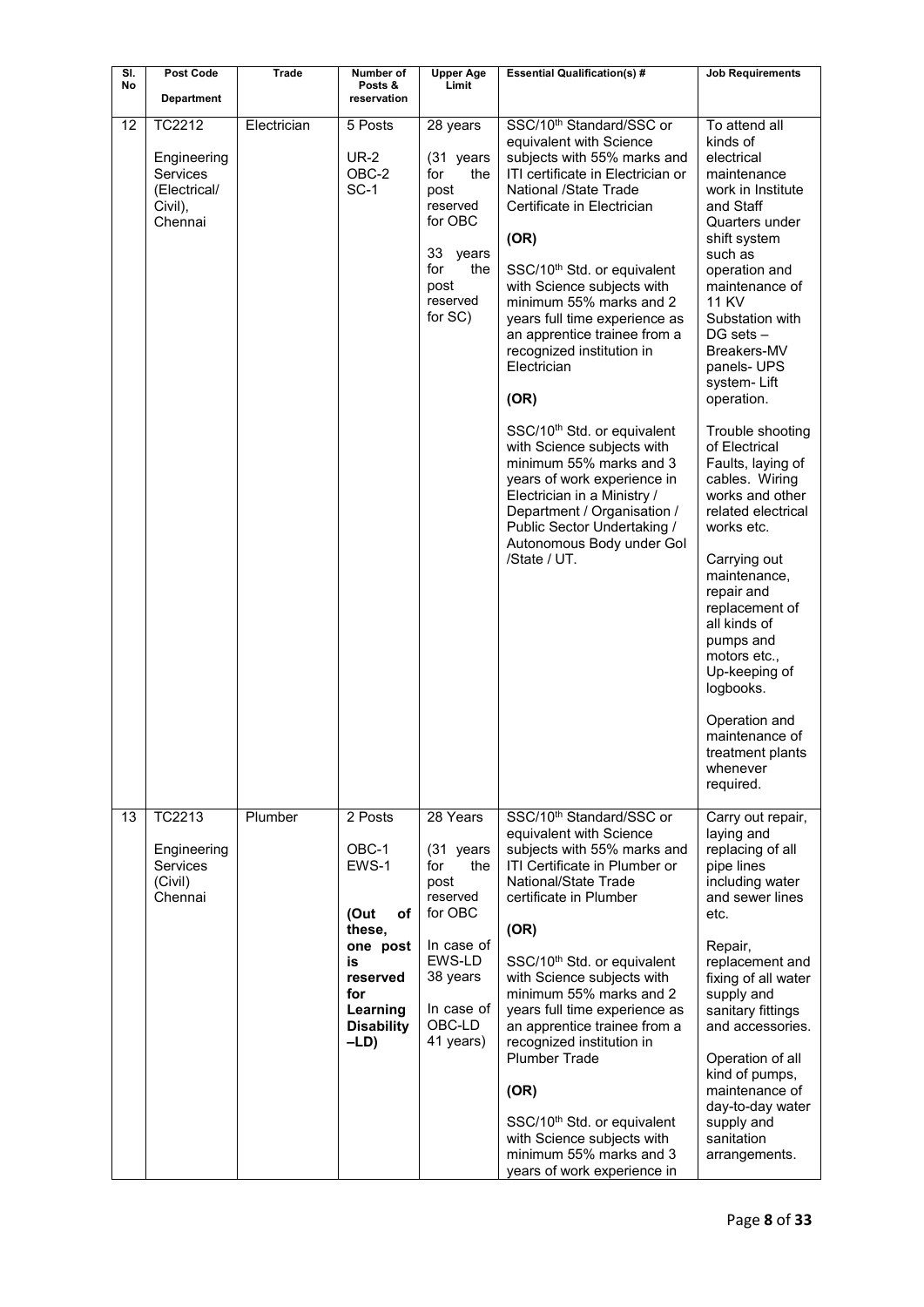| SI. | Post Code                                                  | <b>Trade</b> | Number of              | <b>Upper Age</b>                     | <b>Essential Qualification(s) #</b>                                                                                                                                                                                                                                                                                                                                                                                                                                                                                                                                                                                                                                                                                    | <b>Job Requirements</b>                                                                                                                                                                                                                                                                                                                                                                                                                                                                                                                                                                                                                                                                                                                                                                                              |
|-----|------------------------------------------------------------|--------------|------------------------|--------------------------------------|------------------------------------------------------------------------------------------------------------------------------------------------------------------------------------------------------------------------------------------------------------------------------------------------------------------------------------------------------------------------------------------------------------------------------------------------------------------------------------------------------------------------------------------------------------------------------------------------------------------------------------------------------------------------------------------------------------------------|----------------------------------------------------------------------------------------------------------------------------------------------------------------------------------------------------------------------------------------------------------------------------------------------------------------------------------------------------------------------------------------------------------------------------------------------------------------------------------------------------------------------------------------------------------------------------------------------------------------------------------------------------------------------------------------------------------------------------------------------------------------------------------------------------------------------|
| No  | <b>Department</b>                                          |              | Posts &<br>reservation | Limit                                |                                                                                                                                                                                                                                                                                                                                                                                                                                                                                                                                                                                                                                                                                                                        |                                                                                                                                                                                                                                                                                                                                                                                                                                                                                                                                                                                                                                                                                                                                                                                                                      |
|     |                                                            |              |                        |                                      | Plumbing in a Ministry /<br>Department / Organisation /<br>Public Sector Undertaking /<br>Autonomous Body under<br>GOI/State / UT.                                                                                                                                                                                                                                                                                                                                                                                                                                                                                                                                                                                     |                                                                                                                                                                                                                                                                                                                                                                                                                                                                                                                                                                                                                                                                                                                                                                                                                      |
| 14  | <b>TC2214</b><br>Engineering<br><b>Services</b><br>(Civil) | Draughtsman  | $1$ (UR)               | 28 years                             | SSC/10 <sup>th</sup> Standard/SSC or<br>equivalent with Science<br>subjects with 55% marks and<br><b>ITI Certificate in</b><br>Draughtsman or<br>National/State Trade<br>certificate in Draughtsman<br>(OR)<br>SSC/10 <sup>th</sup> Std. or equivalent<br>with Science subjects with<br>minimum 55% marks and 2<br>years full time experience as<br>an apprentice trainee from a<br>recognized institution in<br>Draughtsman trade<br>(OR)<br>SSC/10 <sup>th</sup> Std. or equivalent<br>with Science subjects with<br>minimum 55% marks and 3<br>years of work experience in<br>Draughtsman in a Ministry /<br>Department / Organisation /<br>Public Sector Undertaking /<br>Autonomous Body under<br>Gol/State / UT. | Preparation of<br>computer aided<br>drawings using<br>Autocad<br>software<br>Preparation of<br>manual drawings<br>Keeping and<br>maintaining the<br>record of up-to-<br>date all building<br>plans, layout<br>plans<br>To assist<br>engineers in<br>preparation of<br>estimates,<br>preparation of<br>comparative<br>statements,<br>taking<br>measurements<br>of various works.<br>preparation of<br>indents and<br>forecasting<br>materials and<br>procuring the<br>same by<br>following the<br>purchase<br>procedure.<br>Attending/Perfor<br>ming close site<br>supervision of<br>civil works<br>Preparation of as<br>built drawings in<br>the execution of<br>civil works,<br>monitoring the<br>works of all other<br>related work<br>such as<br>masonry,<br>carpentry,<br>plumbing etc., on<br>day-to-day basis. |
| 15  | TC2215<br>Engineering<br><b>Services</b><br>(Civil)        | Mason        | 1(SC)                  | 33 years<br>(with age<br>relaxation) | SSC/10 <sup>th</sup> Standard/SSC or<br>equivalent with Science<br>subjects with 55% marks and<br>ITI Certificate in Mason or<br>National/State Trade<br>certificate in Mason<br>(OR)                                                                                                                                                                                                                                                                                                                                                                                                                                                                                                                                  | Carrying out all<br>kinds of masonry<br>works ie<br>construction and<br>or repair of<br>brickwork, stone<br>masonry, laying<br>of plain cement                                                                                                                                                                                                                                                                                                                                                                                                                                                                                                                                                                                                                                                                       |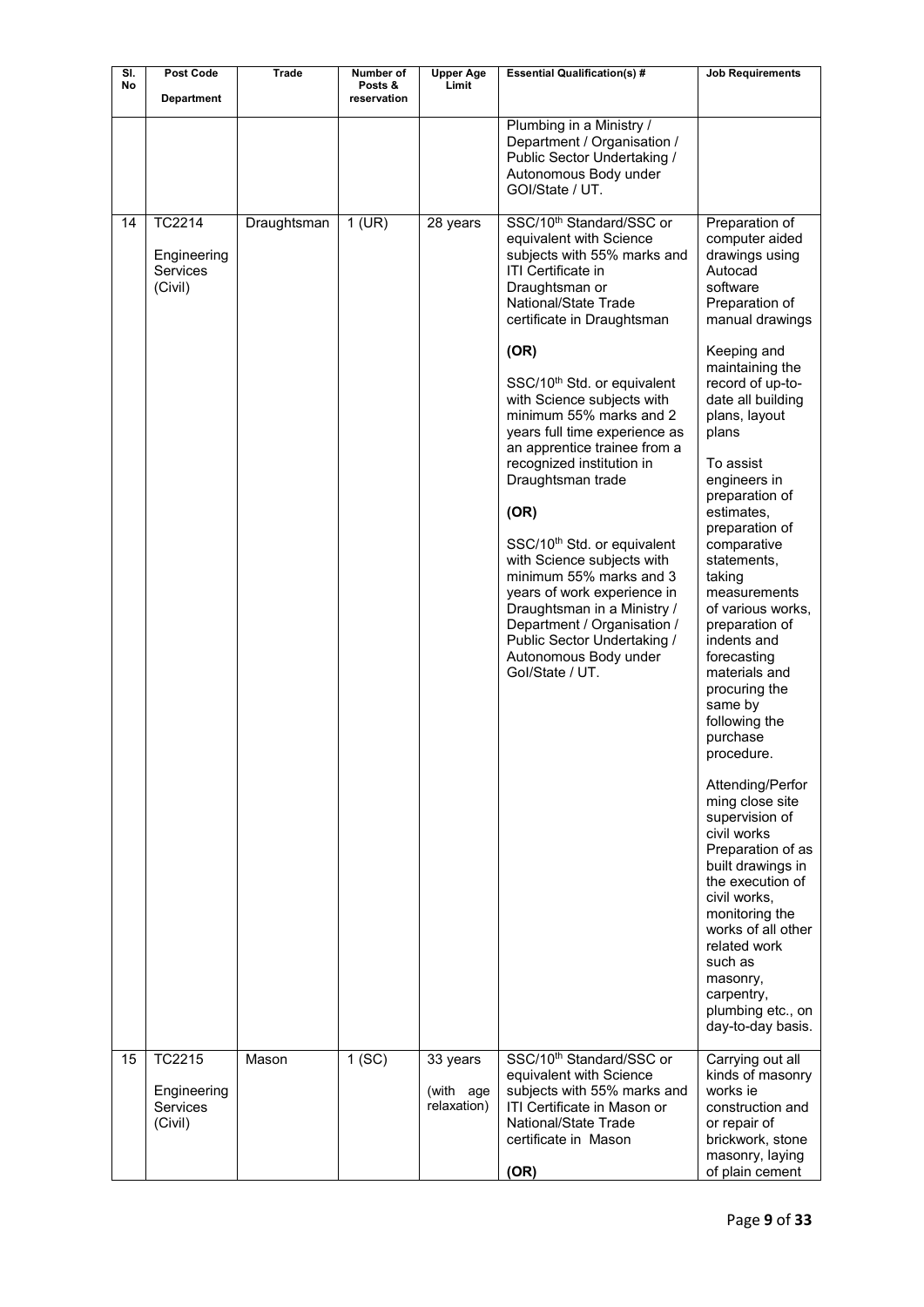| SI. | Post Code                                                   | <b>Trade</b>           | Number of                       | <b>Upper Age</b>                                        | <b>Essential Qualification(s) #</b>                                                                                                                                                                                                                                                                                                                                                                                                                                                          | <b>Job Requirements</b>                                                                                                                                                                                                                                                                                                                    |
|-----|-------------------------------------------------------------|------------------------|---------------------------------|---------------------------------------------------------|----------------------------------------------------------------------------------------------------------------------------------------------------------------------------------------------------------------------------------------------------------------------------------------------------------------------------------------------------------------------------------------------------------------------------------------------------------------------------------------------|--------------------------------------------------------------------------------------------------------------------------------------------------------------------------------------------------------------------------------------------------------------------------------------------------------------------------------------------|
| No  | <b>Department</b>                                           |                        | Posts &<br>reservation          | Limit                                                   |                                                                                                                                                                                                                                                                                                                                                                                                                                                                                              |                                                                                                                                                                                                                                                                                                                                            |
|     |                                                             |                        |                                 |                                                         | SSC/10 <sup>th</sup> Std. or equivalent<br>with Science subjects with<br>minimum 55% marks and 2<br>years full time experience as<br>an apprentice trainee from a<br>recognized institution in<br>Mason<br>(OR)<br>SSC/10 <sup>th</sup> Std. or equivalent<br>with Science subjects with<br>minimum 55% marks and 3<br>years of work experience in<br>Masonry work in a Ministry /<br>Department / Organisation /<br>Public Sector Undertaking /<br>Autonomous Body under<br>Gol/State / UT. | concrete<br>(P.C.C.), laying<br>of reinforced<br>cement concrete<br>$(R.C.C.)$ and<br>associated<br>centering and<br>shuttering work<br>for concrete, all<br>kinds of<br>plastering work,<br>painting work<br>etc.,<br>All types of civil<br>maintenance<br>works including<br>vertical ducts of<br>high rise multi-<br>storied buildings. |
| 16  | TC2216                                                      | Carpentry              | 3 Posts                         | 28 years                                                | SSC/10 <sup>th</sup> Standard/SSC or<br>equivalent with Science                                                                                                                                                                                                                                                                                                                                                                                                                              | To carry out all<br>kinds of joinery                                                                                                                                                                                                                                                                                                       |
|     | Engineering<br><b>Services</b><br>(Civil/<br>Workshop)      |                        | <b>UR-2</b><br>OBC-1            | (31 years<br>for<br>the<br>post<br>reserved<br>for OBC) | subjects with 55% marks and<br>ITI Certificate in Carpentry or<br>National/State Trade<br>certificate in Carpentry<br>(OR)                                                                                                                                                                                                                                                                                                                                                                   | works such as<br>wood,<br>Aluminium, Steel<br>UPVC, Glass<br>etc.                                                                                                                                                                                                                                                                          |
|     |                                                             |                        |                                 |                                                         | SSC/10 <sup>th</sup> Std. or equivalent<br>with Science subjects with<br>minimum 55% marks and 2<br>years full time experience as<br>an apprentice trainee from a<br>recognized institution in<br>Carpentry trade<br>(OR)                                                                                                                                                                                                                                                                    | Making, fixing,<br>repair,<br>replacement of<br>joineries,<br>furniture and<br>accessories<br>including day-to-<br>day<br>maintenance.                                                                                                                                                                                                     |
|     |                                                             |                        |                                 |                                                         | SSC/10 <sup>th</sup> Std. or equivalent<br>with Science subjects with<br>minimum 55% marks and 3<br>years of work experience in<br>Carpentry in a Ministry /<br>Department / Organisation /<br>Public Sector Undertaking /<br>Autonomous Body under<br>Gol/State / UT.                                                                                                                                                                                                                       | Any other work<br>as assigned by<br>engineer-in-<br>charge.<br>Maintenance<br>and servicing of<br>engineering<br>related task and<br>assist in<br>resolving the<br>issues.                                                                                                                                                                 |
| 17  | TC2217<br>Engineering<br>Services<br>(Instrumen-<br>tation) | Electronic<br>Mechanic | 2 Posts<br><b>UR-1</b><br>EWS-1 | 28 years                                                | SSC/10 <sup>th</sup> Standard/SSC or<br>equivalent with Science<br>subjects with 55% marks and<br>ITI Certificate in Electronic<br>Mechanic or National/State<br>Trade certificate in Electronic<br>Mechanic                                                                                                                                                                                                                                                                                 | To carry out<br>installation of<br>telephone facility<br>and also trouble<br>shoot the day-to-<br>day activities.                                                                                                                                                                                                                          |
|     |                                                             |                        |                                 |                                                         | (OR)<br>SSC/10 <sup>th</sup> Std. or equivalent                                                                                                                                                                                                                                                                                                                                                                                                                                              | To examine the<br>instruments and<br>suggest remedial<br>measures for                                                                                                                                                                                                                                                                      |
|     |                                                             |                        |                                 |                                                         | with Science subjects with<br>minimum 55% marks and 2<br>years full time experience as                                                                                                                                                                                                                                                                                                                                                                                                       | proper<br>functioning of<br>instruments.                                                                                                                                                                                                                                                                                                   |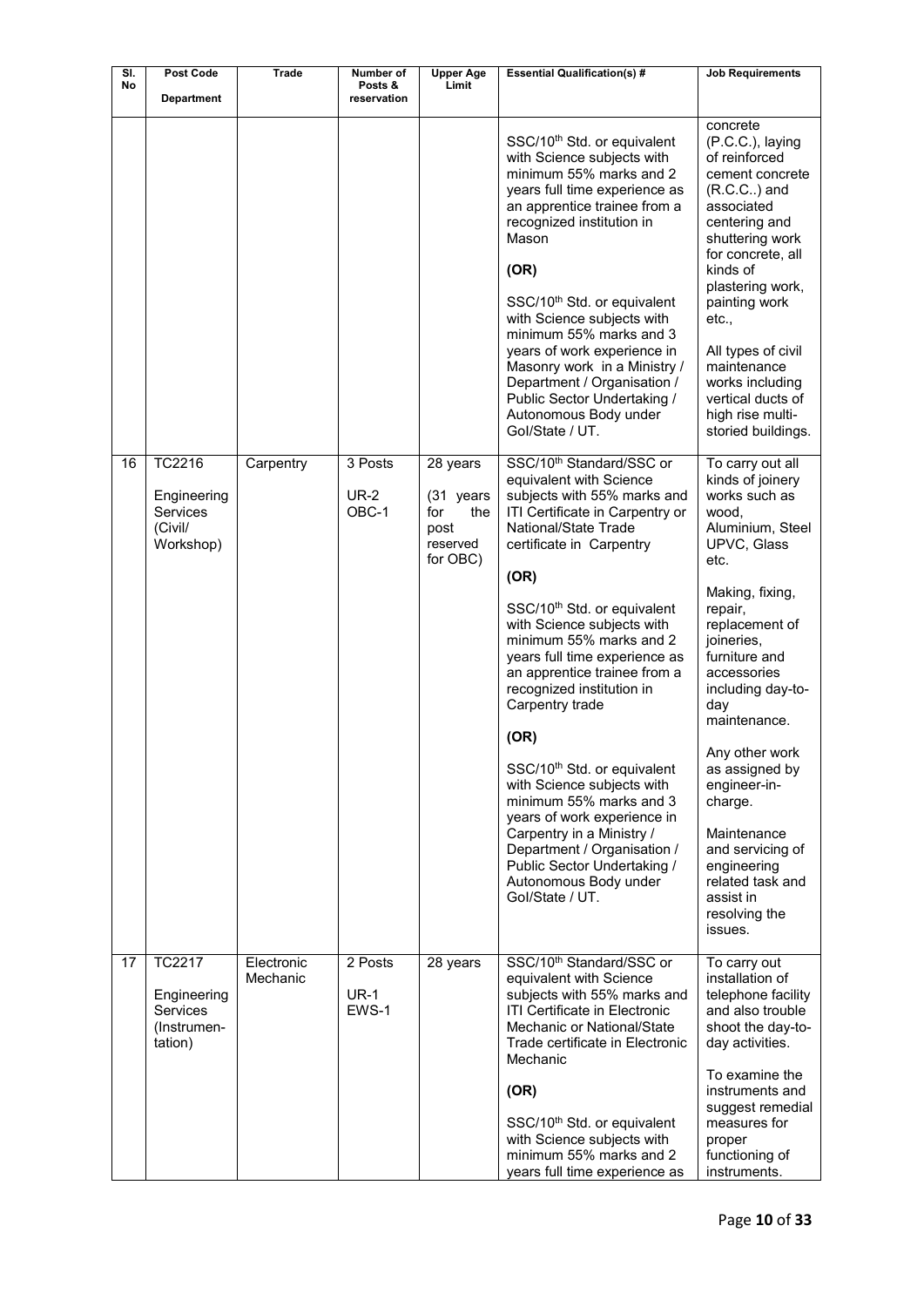| SI.<br><b>No</b> | <b>Post Code</b><br><b>Department</b>                          | Trade                  | Number of<br>Posts &<br>reservation | <b>Upper Age</b><br>Limit | <b>Essential Qualification(s) #</b>                                                                                                                                                                                                                                                                                                                                                                                                                                                                                                                                                                                                                                                                                                                      | <b>Job Requirements</b>                                                                                                                                                                                                                               |
|------------------|----------------------------------------------------------------|------------------------|-------------------------------------|---------------------------|----------------------------------------------------------------------------------------------------------------------------------------------------------------------------------------------------------------------------------------------------------------------------------------------------------------------------------------------------------------------------------------------------------------------------------------------------------------------------------------------------------------------------------------------------------------------------------------------------------------------------------------------------------------------------------------------------------------------------------------------------------|-------------------------------------------------------------------------------------------------------------------------------------------------------------------------------------------------------------------------------------------------------|
|                  |                                                                |                        |                                     |                           | an apprentice trainee from a<br>recognized institution in<br><b>Electronic Mechanic</b><br>(OR)<br>SSC/10 <sup>th</sup> Std. or equivalent<br>with Science subjects with<br>minimum 55% marks and 3<br>years of work experience in<br>Electronic Mechanic in a<br>Ministry / Department /<br>Organisation / Public Sector<br>Undertaking / Autonomous<br>Body under GOI/State / UT.                                                                                                                                                                                                                                                                                                                                                                      |                                                                                                                                                                                                                                                       |
| 18               | <b>TC2218</b><br>Public<br><b>Relations</b><br>Office<br>(PRO) | Digital<br>Photography | $1$ (UR)                            | 28 years                  | SSC/10 <sup>th</sup> Standard/SSC or<br>equivalent with Science<br>subjects with 55% marks and<br>ITI Certificate in Digital<br>Photography or<br>National/State Trade<br>certificate in Digital<br>Photography trade<br>(OR)<br>SSC/10 <sup>th</sup> Std. or equivalent<br>with Science subjects with<br>minimum 55% marks and 2<br>years full time experience as<br>an apprentice trainee from a<br>recognized institution in<br>Digital Photography trade<br>(OR)<br>SSC/10 <sup>th</sup> Std. or equivalent<br>with Science subjects with<br>minimum 55% marks and 3<br>years of work experience in<br>Digital Photography in a<br>Ministry / Department /<br>Organisation / Public Sector<br>Undertaking / Autonomous<br>Body under Gol/State / UT. | Knowledge of<br>image / video<br>editing and<br>editing tools.<br>In depth<br>operational<br>knowledge of<br>camera &<br>equipment<br>To assist in all<br>official events /<br>programmes,<br>seminars,<br>meeting,<br>inspections,<br>visits of VIPs |

**Abbreviations: UR:** Unreserved; **EWS;** Economically Weaker Section; **OBC:** Other Backward Class; **SC**: Scheduled Caste; **PwD**; Persons with Benchmark Disabilities; **LV**- Low Vision; **OH-** Orthopedically Handicapped ie. Locomotor Disability; **LD**-Learning Disability.

**# Note :** Apart from qualifications indicated above, any other recognized qualification, which is equivalent to the prescribed qualification, shall be treated on par with that qualification subject to production of required document.

# 4. **General benefits and conditions under Council Service:**

- a) These posts carry usual allowances i.e. Dearness Allowance (DA), House Rent Allowance (HRA) and Transport Allowance (TA) as admissible and made applicable to CSIR employees posted at CSIR-CLRI, Chennai.
- b) Council employees are also eligible for accommodation of their entitled type as per CSIR allotment rules depending on availability in which case HRA will not be admissible.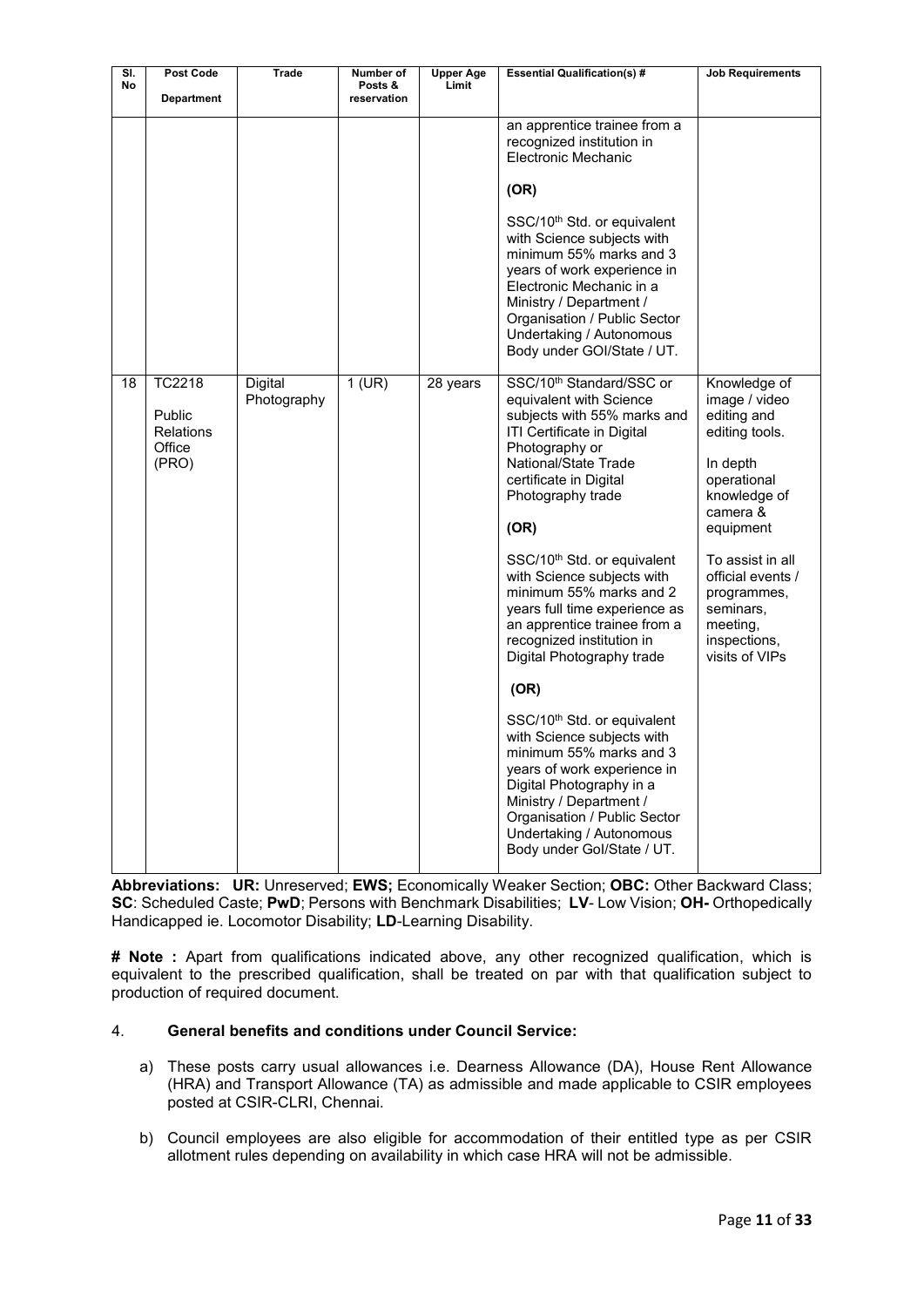- c) In addition, provision for reimbursement of Medical expenditure, Leave Travel Concession, Conveyance Advance, House Building Advance are applicable, as per Govt. of India/CSIR Rules.
- d) The service is covered by defined contributions under "New Pension Scheme" and as made applicable to employees joining CSIR on or after 01.01.2004. However, cases of persons selected from other Government Departments / Autonomous Bodies / Public Sector Undertakings / Central Universities, those who have joined prior to 01.01.2004 and having Pension Scheme on Gol pattern and who are presently being governed by Old Pension Scheme will be regulated as per CCS (Pension) Rules, 1972, as applicable
- e) CSIR provides excellent opportunities to deserving candidates for career advancement under Assessment Promotion Scheme for Technical staff.
- f) The employees of CLRI are liable to be transferred and posted either at CLRI Headquarters, Chennai or at any of the Regional Centers of CLRI located at Jalandhar, Kanpur, Kolkata or Ahmedabad, as and when required.
- g) The appointment to the post shall be governed by the provisions of the Central Civil Services [Conduct] Rules, 1964, Central Civil Services [Classification, Control and Appeal] Rules, 1965 as amended from time to time and other Service Rules to the extent made applicable to the Council Servant and decision of the Council as to their applicability shall be final.

## 5 **Other conditions:**

- a) The applicant must be a citizen of India
- b) All applicants must fulfill the essential requirements of the post and other conditions stipulated in the advertisement, as on the last date of receipt of Online applications. They are advised to satisfy themselves before applying that they possess the essential qualifications laid down for various posts as on the last date of receipt of Online applications. No enquiry asking for advice as to eligibility will be entertained
- c) The prescribed essential qualifications are the minimum and the mere possession of the same does not entitle candidates to be called for written test. A duly constituted Screening Committee will adopt its own criteria for screening application received for the post and short-list the candidates accordingly, to be called for Trade Test. The candidate should not leave any column unfilled and should mention in the application all the qualifications and experiences possessed by them in the relevant area over and above the minimum prescribed qualification DULY<br>SUPPORTED WITH DOCUMENTS / CERTIFICATES AND MARKSHEETS WITH DOCUMENTS / CERTIFICATES AND MARKSHEETS (SEMESTERWISE – YEARWISE, wherever applicable).
- d) Date of Birth filled by the candidate in the online application form (matching with the date recorded in the Matriculation / Secondary Examination Certificate) will be accepted by CLRI for determining the age and no subsequent request for change will be considered or granted.
- e) Any discrepancy found between the information given in application and as evidenced from the supporting documents submitted will make the candidate ineligible for appearing in the written test.
- f) Relaxation in age limit, qualification and /or experience in cases of exceptionally meritorious candidates would be allowed with the prior approval of Director General, CSIR.
- g) Candidates applying for more than one post code must submit separate Online Application form for each Post Code alongwith Application Fee (if applicable).
- h) Incomplete applications i.e. application without photograph, unsigned, without application fee, without applicable testimonials / documents / certificates in support of claims made by the candidates in the Online application form will be rejected as invalid.
- i) The date for determining the upper age limit and educational qualifications shall be as on the last date of submission of online applications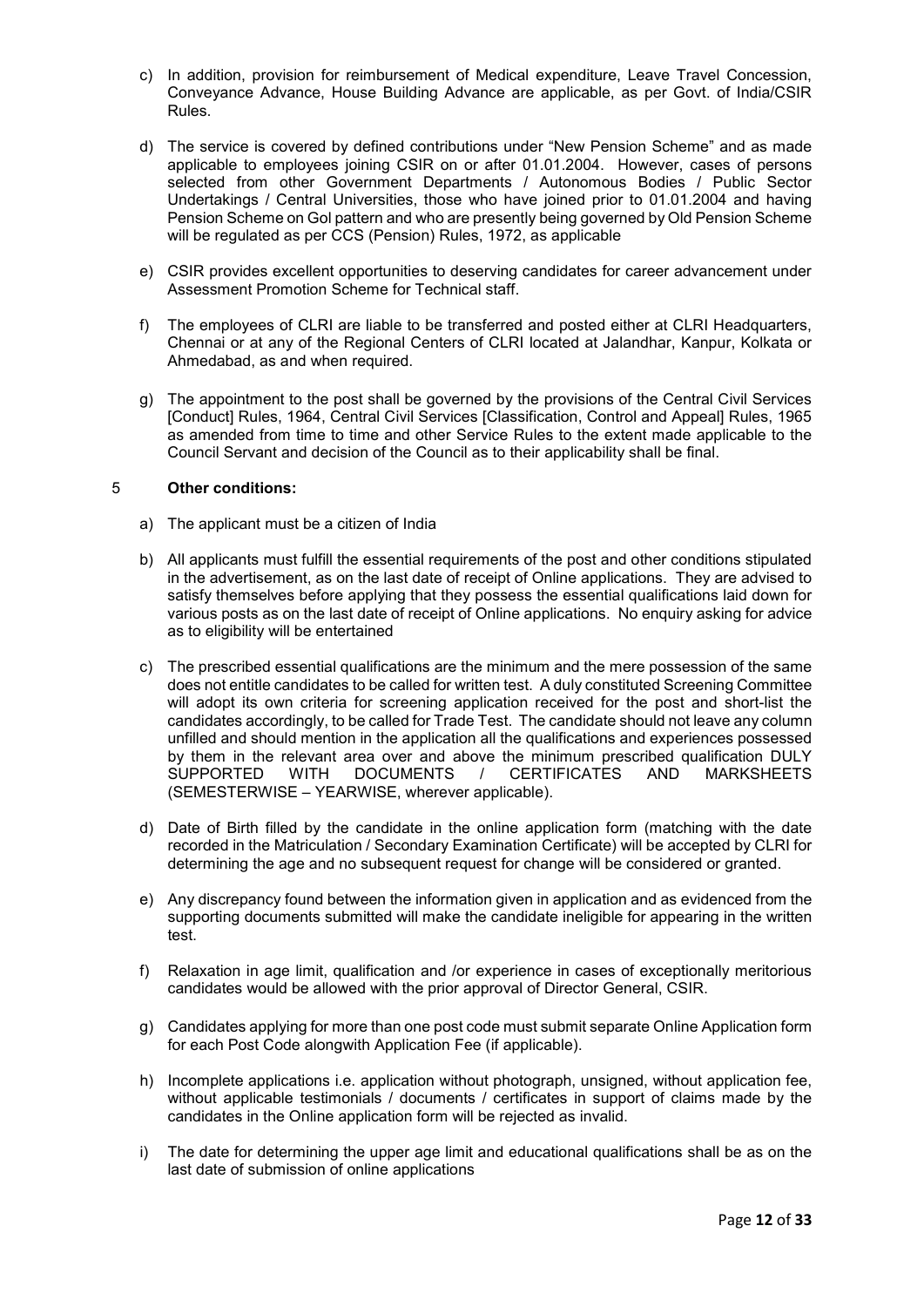- j) The period of experience, wherever prescribed, shall be counted after the date of acquiring the minimum prescribed educational qualifications prescribed for the position.
- k) In respect of equivalent clause in Essential Qualifications, if a candidate claims a particular qualification as equivalent to the advertised qualification, then the candidate is required to produce order/letter in this regard, indicating the Authority (with number and date) under which it has been so treated otherwise the Application is liable to be rejected.
- l) The period of experience rendered by a candidate on part time basis, daily wages, visiting / guest faculty will not be counted while calculating the valid experience for short listing the candidates for Trade test.
- m) If any document / certificate furnished is in a language other than Hindi or English, a transcript of the same duly attested by a Gazetted officer or notary is to be submitted.
- n) Candidates shall not be reimbursed / paid any Travelling Allowance / Daily Allowance for appearing for Trade / Written test.
- o) The decision of Director CSIR-CLRI in all matters relating to eligibility, acceptance or rejection of applications, mode of selection, and conduct of examination will be final and binding on the candidates
- p) The Director, CSIR-CLRI reserves the right to cancel the advertisement or reserves the right not to fill up the posts without assigning any reason thereof.
- q) The number of vacancies indicated above is provisional and may increase or decrease at the time of selection.
- r) This advertisement does not necessarily tantamount to the selection being actually made. The selection process is subject to the CSIR/GoI instructions prevalent at a given point of time during various stages of selection process.
- s) Canvassing in any form and/or bringing any influence political or otherwise will be treated as a disqualification for the post.
- t) Notification regarding details of candidates screened in /short listed to be called for Trade Test / Competitive Written Examination and Selection will also be updated through CLRI website**: https://clri.org** from time to time. Candidates are advised to see the CLRI website regularly in this regard for updates.
- u) The Competent Authority reserves the right to amend, delete and add terms & conditions to this advertisement
- v) NO INTERIM ENQUIRY OR CORRESPONDANCE WILL BE ENTERTAINED

#### 6. **Relaxation in upper age limit :**

- a) **SC/ST/OBC:** The upper age limit is relaxable upto 5 years for SC/ST and 03 years for OBC as per Government orders **in cases where the posts are reserved for respective categories**.
- b) **Employees of CSIR / Govt Organisations:** Upper age limit is relaxable upto 05 years for the regular employees working in CSIR Laboratories / Institutes, Government Departments, Autonomous Bodies and Public Sector Undertakings.
- c) **Widows, Divorced / Judicially separated Women :** Upper age limit is relaxable upto the age of 35 years (40 years for SC/ST) for Widows, Divorced Women and Women Judicially separated from their Husbands who are not remarried. The persons claiming age relaxation under this sub-para would be required to produce following documentary evidence:
	- i. In case of Widow, Death Certificate of her husband together with the Affidavit that she has not remarried since.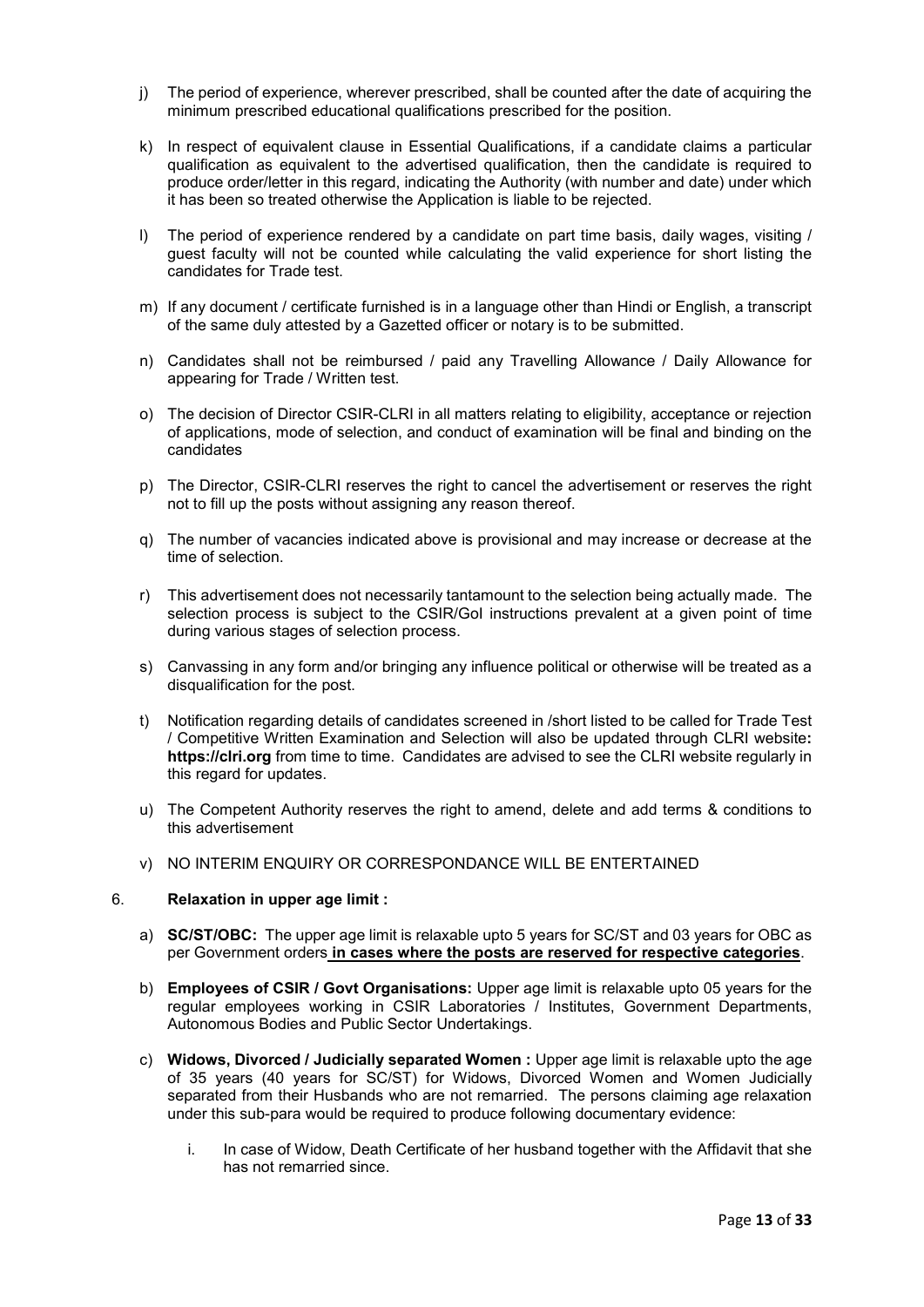- ii. In case of divorced Women and Women judicially separated from their husbands, a certified copy of the judgment/decree of the appropriate Court to prove the fact of divorce or the judicial separation, as the case may be, with an Affidavit in respect of divorced Women that they have not remarried since.
- d) **Persons with Disabilities (PWD) :** Upper age limit is relaxable to Persons with Disabilities (PWD) upto 10 years (15 years for SC/ST and 13 years for OBC) who are suffering from the following benchmark disabilities as per GoI instructions:
	- i. blindness and low vision; (ii) deaf and hard of hearing; (iii) locomotor disability including cerebral palsy, leprosy cured, dwarfism, acid attack victims and muscular dystrophy; (iv) autism, intellectual disability, specific learning disability and mental illness; (v) multiple disabilities from amongst persons under clauses (i) to (iv) including deafblindness
	- ii. The persons claiming age relaxation under this sub-para would be required to produce a certificate in prescribed proforma in support of their claims clearly indicating that the degree of physical disability is 40% or more.
	- iii. In any case of selection, the appointment will be subject to their being found medically fit in accordance with the standards of medical fitness as prescribed by the Government.
- e) **Economically Weaker Section (EWS):** Persons who are not covered under the existing scheme of reservations for Scheduled Castes, Scheduled Tribes and Other Backward Classes and whose family has gross annual income below Rs. 8.00 Lakh (Rupees Eight Lakh only) are to be identified as EWS for benefit of reservation. The income shall also include income from all sources i.e. salary, agriculture, business, profession etc. for the financial year prior to the year of application. Also persons whose family owns or possesses any of the following assets shall be excluded from being identified as EWSs, irrespective of the family income:
	- i. 5 acres of Agricultural Land and above;<br>ii. Residential flat of 1000 sq. ft. and above
	- Residential flat of 1000 sq. ft. and above;
	- iii. Residential plot of 100 sq. yards and above in notified municipalities;
	- iv. Residential plot of 200 sq. yards and above in areas other than the notified municipalities.

The property held by a "Family" in different locations or different places/cities would be clubbed while applying the land or property holding test to determine EWS status. The term "Family" for this purpose will include the person who seeks benefit of reservation, his/her parents and siblings below the age of 18 years as also his/her spouse and children below the age of 18 years.

The benefit of reservation under EWS can be availed upon production of an Income and Asset Certificate issued by a Competent Authority, in the prescribed format shall only be accepted as candidate's claim as belonging to EWS. Failing in these stipulations, their claim for reserved status under EWS will not be entertained and the candidature / application of such candidates, if fulfilling all the eligibility conditions for General (Unreserved) category, will be considered under General (UR) vacancies only.

# f) **Ex-Servicemen:**

- i. Upper age limit is relaxable by 03 years after deduction of the military service rendered from the actual age as on the closing date for receipt of application for Ex-servicemen
- ii. Defence Personnel disabled in operation during hostilities with any foreign country or in a disturbed area and released as a consequence thereof - 3 years
- iii. Defence Personnel disabled in operation during hostilities with any foreign country or in a disturbed area and released as a consequence thereof (SC/ ST) - 8 year

**Explanation:** An "ex-serviceman" is given at Annexure XI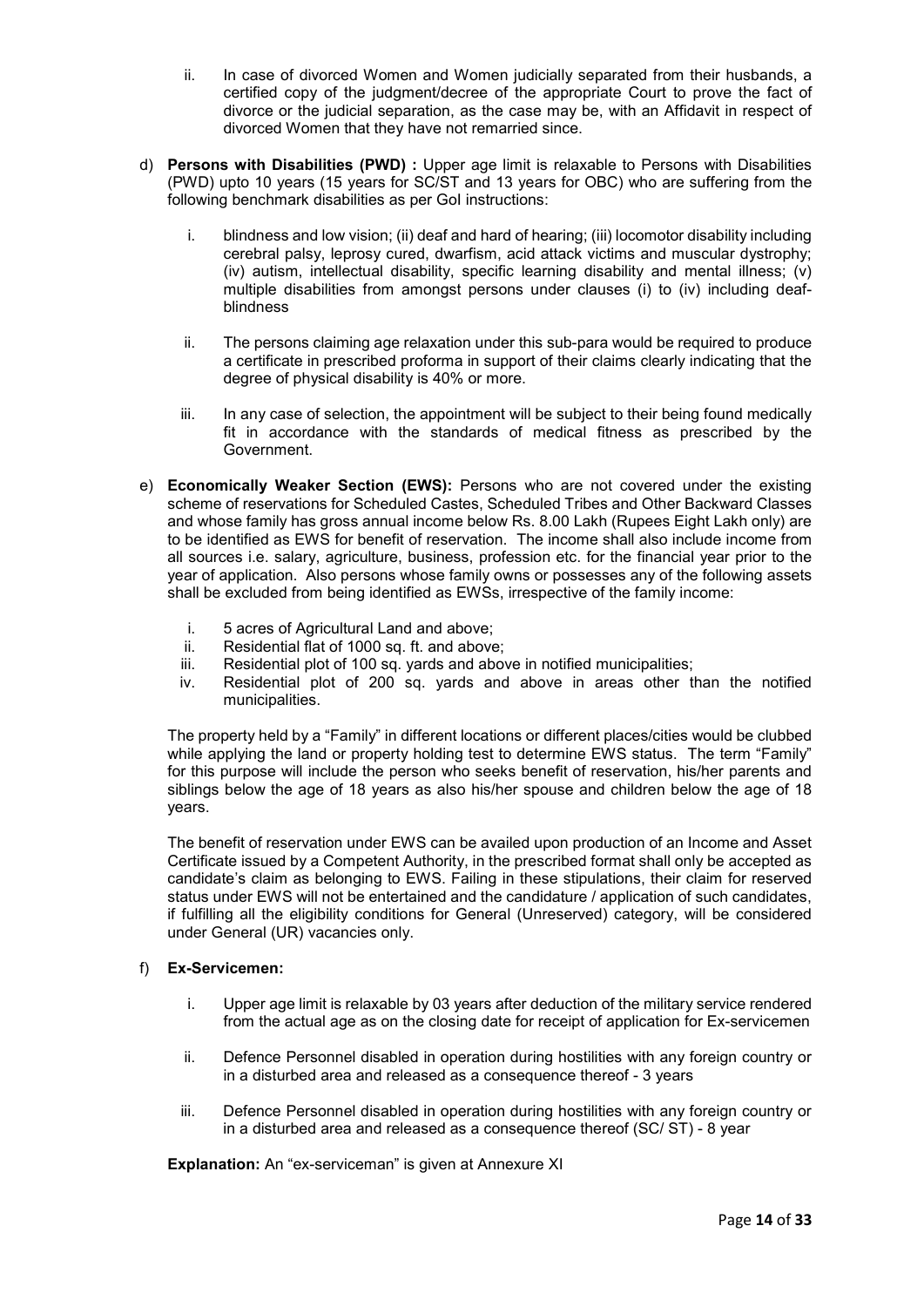## 7. **Process of certification, format of certificates and provisional candidature :**

- **a)** Candidates who wish to be considered against vacancies reserved or seek age-relaxation must submit requisite certificate from the competent authority, in the prescribed format. Otherwise, their claim for SC/ ST/ OBC/ EWS/ PwD / ESM, etc will not be entertained and their candidature/ applications will be considered under Unreserved (UR) category. **The formats of the certificates are annexed with the Notice of Examination.**
- b) The certificate of disability issued under the Persons with Disabilities (Equal Opportunities, Protection of Rights and Full Participation) Act, 1995 (1 of 1996) will also be valid. Certificates in any other format will not be accepted.
- c) Crucial date for claim of SC/ ST/ OBC/ EWS/ PwD / ESM status or any other benefit viz. fee concession, reservation, age-relaxation, etc, will be the closing date for receipt of online applications i.e. **20.06.2022**.
- d) A person seeking appointment on the basis of reservation to OBC must ensure that he/ she possesses the community certificate and does not fall in creamy layer on the crucial date ie the closing date for receipt of online application i.e. **20.06.2022**.
- e) Candidates belonging to SC/ST/OBC/EWS/PwD may also note that in respect of the above that their candidature will remain provisional till the veracity of the concerned document is verified by the Appointing Authority. Candidates who are be provisionally appointed against the post reserved for SC/ST/OBC/EWS/PwD are cautioned that if the verification reveals that their claim to belong to SC/ST/OBC/EWS/PwD, as the case may be, is false, their service will be terminated forthwith without assigning any further reasons and without prejudice to such further action as may be taken under the provisions of Indian Penal Code for production of false certificate.

### 8. **Provision of Compensatory Time and assistance of scribe for PwD:**

- a) In case of persons with benchmark disabilities in the category of Low Vision and Locomotor Disability (except both arms affected - BA) and cerebral palsy, the facility of scribe is provided, if desired by the candidate. Since the posts are not identified suitable for persons with BA disabilities, therefore facility of scribe will not be admissible to such candidates.
- b) For the remaining persons with benchmark disabilities, the provision of scribe will be available on production of a certificate to the effect that the person concerned has physical limitation to write, and scribe is essential to write examination on his/ her behalf, from the Chief Medical Officer/ Civil Surgeon/ Medical Superintendent of a Government health care institution as per proforma at **Annexure-I.**
- c) The candidate will have the discretion of opting for his/ her own scribe or the facility of scribe provided by the CLRI. Appropriate choice in this regard will have to be given by the candidate through email to Section Officer (Recruitment) at email id ["recruit@clri.res.in"](mailto:recruit@clri.res.in).
- d) In case the candidate opts for a scribe, the qualification of the scribe should always be matriculation or above but not be more than the minimum qualification criteria of the examination. The scribe should not be a candidate of this examination.
- e) The candidates with benchmark disabilities opting for own scribe shall be required to submit details of the own scribe as per proforma at **Annexure-II.** In addition, the scribe has to produce a valid ID proof in original (Adhaar Card, Voter ID Card, PAN Card etc) at the time of examination. A photocopy of the ID proof of the scribe signed by the candidate as well as the scribe will be submitted along with proforma at **Annexure-II**. If subsequently it is found that the qualification of the scribe is not as declared by the candidate, then the candidate shall forfeit his/ her right to the post and claims relating thereto.
- f) A compensatory time of **20 minutes per hour** of examination will be provided to the persons who are allowed use of scribe as described at Para 8 (a) & (b). The candidates referred at Para (a) & (b) who are eligible for use of scribe but not availing the facility of scribe will also be given compensatory time of 20 minutes per hour of examination.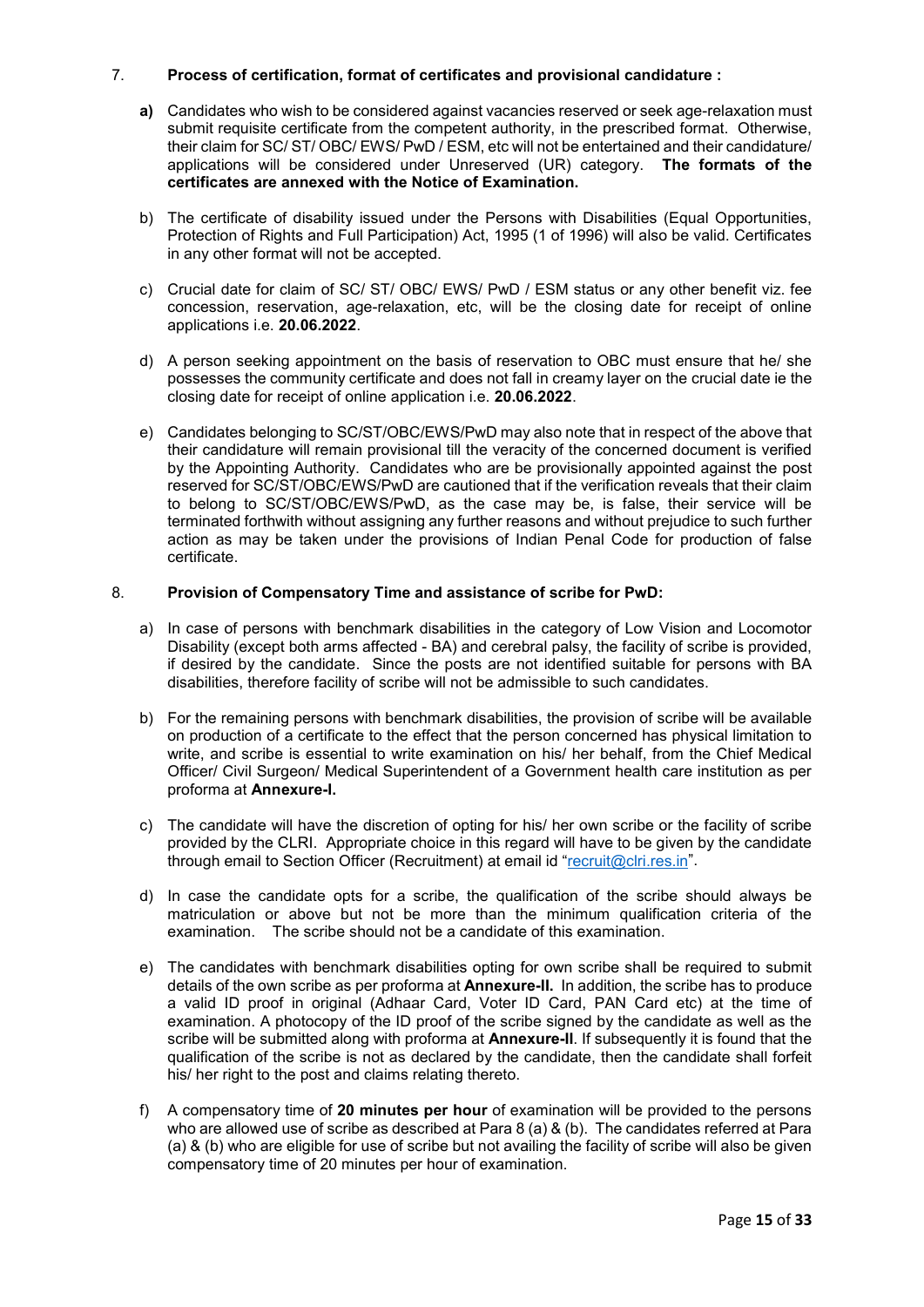- g) No attendant other than the scribe for eligible candidates will be allowed inside the examination hall.
- h) Partially blind candidates who are able to read the normal Question Paper set with or without magnifying glass and who wish to write/ indicate the answer with the help of magnifying glass will be allowed to use the same in the Examination Hall and will not be entitled to a Scribe. Such candidates will have to bring their own magnifying glass to the Examination Hall.
- i) The PwD candidates who have availed the facility of Scribes/ Passage Reader and / or compensatory time must produce relevant documents for the eligibility of scribe / compensatory time at the time of Document Verification. Failure to produce such supporting documents will lead to cancellation of their candidature for the examination.

#### 9. **Mode, Scheme, Syllabus, Centre for Written Examination and basis for Selection:**

a) **Screening of Application**: Applications received will be scrutinized by a Screening Committee to be constituted from amongst the members of the Selection Committee. The Screening Committee will adopt its own criteria for short-listing the candidates to be called for trade tests.

# b) **Stage I (Trade Test)**

The candidates as recommended by the Screening Committee will be called for a Trade Test which will be qualifying in nature. Those who qualify in the Trade Test will be invited for **Stage II** ie Competitive Written Examination.

### c) **Stage II (Competitive Written Examination)**

| Mode of                    | OMR based or Computer based Object Type Multiple Choice        |
|----------------------------|----------------------------------------------------------------|
| <b>Examination</b>         | Examination                                                    |
| Medium of                  | The questions will be set both in English and Hindi except the |
| <b>Questions</b>           | questions on English language                                  |
| <b>Standard of exam</b>    | SSC+ITI / XII <sup>th</sup> Standard                           |
| Total No. of               | 150                                                            |
| auestions                  |                                                                |
| <b>Total time allotted</b> | 2 hours 30 minutes                                             |

**Total time allotted** 2 hours 30 minutes

#### (i) **Paper I (Time Allotted – 1 hour)**

| <b>Subject</b>      | Number of<br><b>Questions</b> | <b>Maximum Marks</b>  | <b>Negative Marks</b>     |
|---------------------|-------------------------------|-----------------------|---------------------------|
| Mental              | 50 Questions                  | 100 (Two marks for    | There will be no negative |
| <b>Ability Test</b> |                               | every correct answer) | marks in this paper       |

**\* Mental Ability test will be so devised so as to include General Intelligence, Quantitative Aptitude, Reasoning, Problem Solving Situational Judgement etc.** 

#### (ii) **Paper II (Time Allotted -30 Minutes)**

| <b>Subject</b> | Number of<br><b>Questions</b> | <b>Maximum Marks</b>  | <b>Negative Marks</b> |
|----------------|-------------------------------|-----------------------|-----------------------|
| General        | 25 Questions                  | 75 (three marks for   | One negative mark for |
| Awareness      |                               | every correct answer) | every wrong answer    |
| General        | 25 Questions                  | 75 (three marks for   | One negative mark for |
| English        |                               | every correct answer) | every wrong answer    |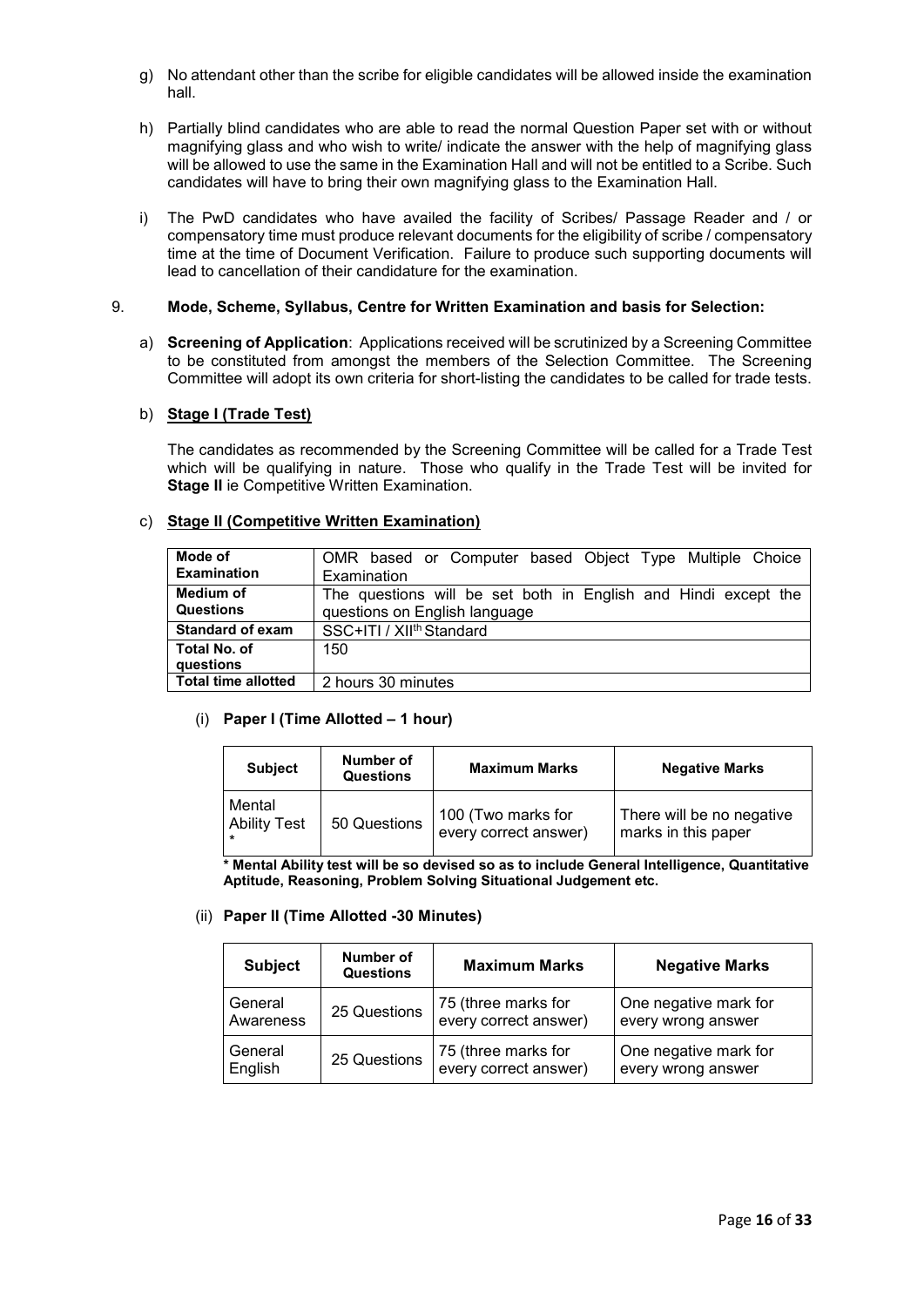## (iii) **Paper III (Time Allotted – 1 hour)**

| <b>Subject</b> | Number of<br><b>Questions</b> | <b>Maximum Marks</b>  | <b>Negative Marks</b> |
|----------------|-------------------------------|-----------------------|-----------------------|
| Concerned      | 50 Questions                  | 150 (three marks for  | One negative mark for |
| Subject        |                               | every correct answer) | every wrong answer    |

d) **Evaluation of Papers and Final merit list :** Paper II and Paper III will be evaluated only for those candidates who secure the minimum threshold marks (to be determined by the Selection Committee) in Paper I.

The final merit list will be prepared on the basis of the marks obtained by the candidates in Paper II and Paper III.

e) **Centre of Trade and Written Test:** The Trade and Written tests will be held in Chennai. The date, time and venue of the trade and written test will be intimated well in time to the candidates through CLRI website as well as through candidate's email id & mobile phone as provided by them in their application form.

### 10. **Application Fee** :

- a) Candidates belonging to General / OBC category are required to pay application fee of Rs 100/ through SBI Collect by ONLINE / SBI Branch.
- b) However, candidates belonging to SC / ST / PWD / ESM / Women / CSIR Employees are exempt from application fee.
- c) Application fee paid through any other modes will not be accepted and the application will be treated as without application fee and rejected.

#### 11. **How to apply**

- a) Eligible candidates are required to apply only through ONLINE APPLICATION in the link available on CSIR-CLRI's website **https://clri.org**. Instruction to fill up Online Application is also given in the CSIR-CLRI website.
- b) If the candidate does not have a valid email id, he/she should create a new email id before applying online.
- c) The candidate has to register with his / her name, email-id and password.
- d) Candidates who wish to apply for more than one Post Code, must submit separate Online Application form for each Post Code alongwith Application Fee thereof (if applicable).
- e) After successful registration, the candidate has to login using the credentials and fill up the Online application form.
- f) The candidate is required to upload a recent (i.e. not more than three month old) scanned colour passport size photograph in JPEG format (max 100 KB) with image dimension of about 300px (width) x 400px (height). The photograph should be without cap and both ears should be visible. The date on which the photograph has been taken should be printed on the photograph. The application without photograph is liable to be rejected as invalid.
- g) The candidate is required to upload his/her signature in JPEG format (max 100 KB) with image dimension of about 130px (width) x 150px (height). The application without signature is liable to be rejected as invalid.
- h) After filling-up the Online Application form, the candidate can verify / edit the application to ensure that the application is complete and correct in all aspects. After finalizing, candidate can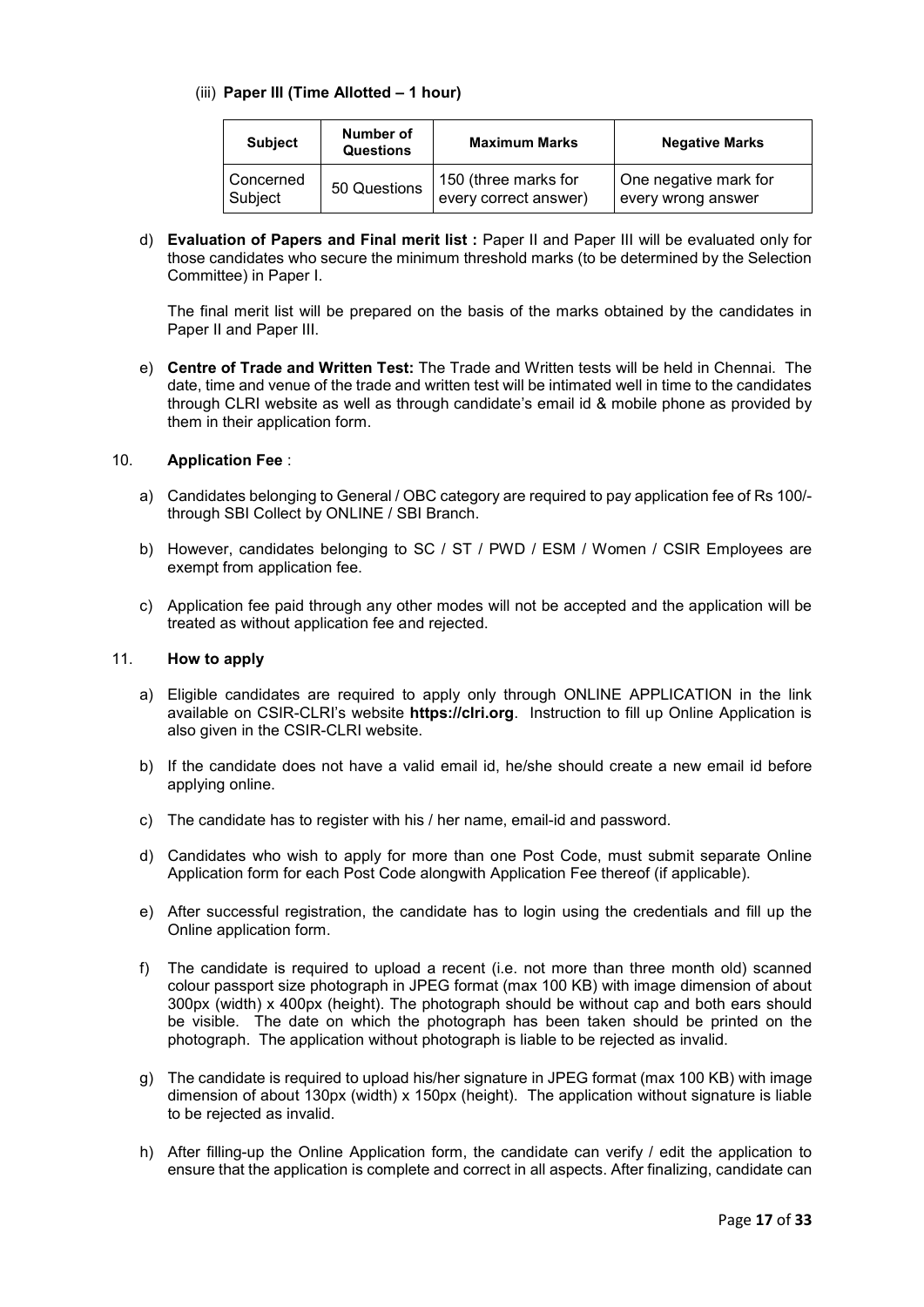finally submit the application online and take a print out of the application and keep it with himself/herself.

- i) After submission of ONLINE APPLICATION(s), the applicants **SHOULD NOT SEND ANY HARD COPY OF APPLICATION** at this stage. They should keep / retain a soft copy of their Online Application / keep a print out of Online computer generated Application form.
- j) As and when a candidate is shortlisted for **Written Test (ie Stage II),** he / she would be asked to submit signed Hard Copy of his/her application alongwith self attested copies of all the certificates / documents uploaded by them in the Online Application form. Therefore, candidates are advised that at the time of submission of Online Application, they should fill the Application form with atmost care. They should upload all certificates (including mark sheets) of 10<sup>th</sup>, 12<sup>th</sup>, ITI, Undergraduate, Postgraduate, Diploma/Certificate Courses, experience (if applicable) along with SB collect Payment Receipt (if applicable) as the eligibility of candidate will be checked on the basis of information / documents submitted by them in the Online Application form.
- k) Any discrepancy found between the information given in application and as evident from the supporting documents submitted will render candidate ineligible.
- l) Candidates called for Written Test will be allowed to appear for written test only if their duly signed Hard Copy is received.
- m) In case of Universities / Institutes awarding CGPA/SGPA/OGPA grades etc., candidates are requested to convert the same into percentage based on the formula as per their University / Institute alongwith the copy of approved notification of conversion formula issued by the said University / Institution.
- n) Candidates are advised not to apply more than once for a Post. Inspite of this, if a candidate applies for a post more than once, he will have to pay application fee on each count (if applicable). In such a situation the candidate's latest application will be considered and all other previous application(s) will be rejected as invalid.
- o) Application once made will not be allowed to be withdrawn and fees once paid will not be refunded on any count nor can it be held in reserve for any other recruitment or selection process.
- p) Applications from employees of Government Departments will be considered only if the original application is forwarded through proper channel, certified by the employer that the applicant, if selected, will be relieved within one month of the receipt of the appointment orders. They should also get their Vigilance Certificate forwarded. However, advance copy of the application may be submitted before the closing date.

#### 12. **Documents to be attached along with the hard copy of application form to be sent by post (ONLY WHEN CANDIDATE IS ASKED TO SUBMIT HARD COPY)**

- a) Printout of Online Application form duly SIGNED BY THE CANDIDATE.
- b) Printed copy of e-receipt/challan for the application fee of Rs.100/- (wherever applicable).
- c) Colour photograph pasted on the Application Form and signed across. (Please retain two copies of the same photograph to be produced later)
- d) Self Attested photocopy of Date of Birth Certificate.
- e) Self Attested photocopies of all educational qualification(s) certificate(s) and all marksheets thereof (Semester wise/Year wise)
- f) Self Attested photocopies of experience certificate(s), if any.
- g) Self Attested photocopy of caste/community/disability /weaker section certificate, if applicable.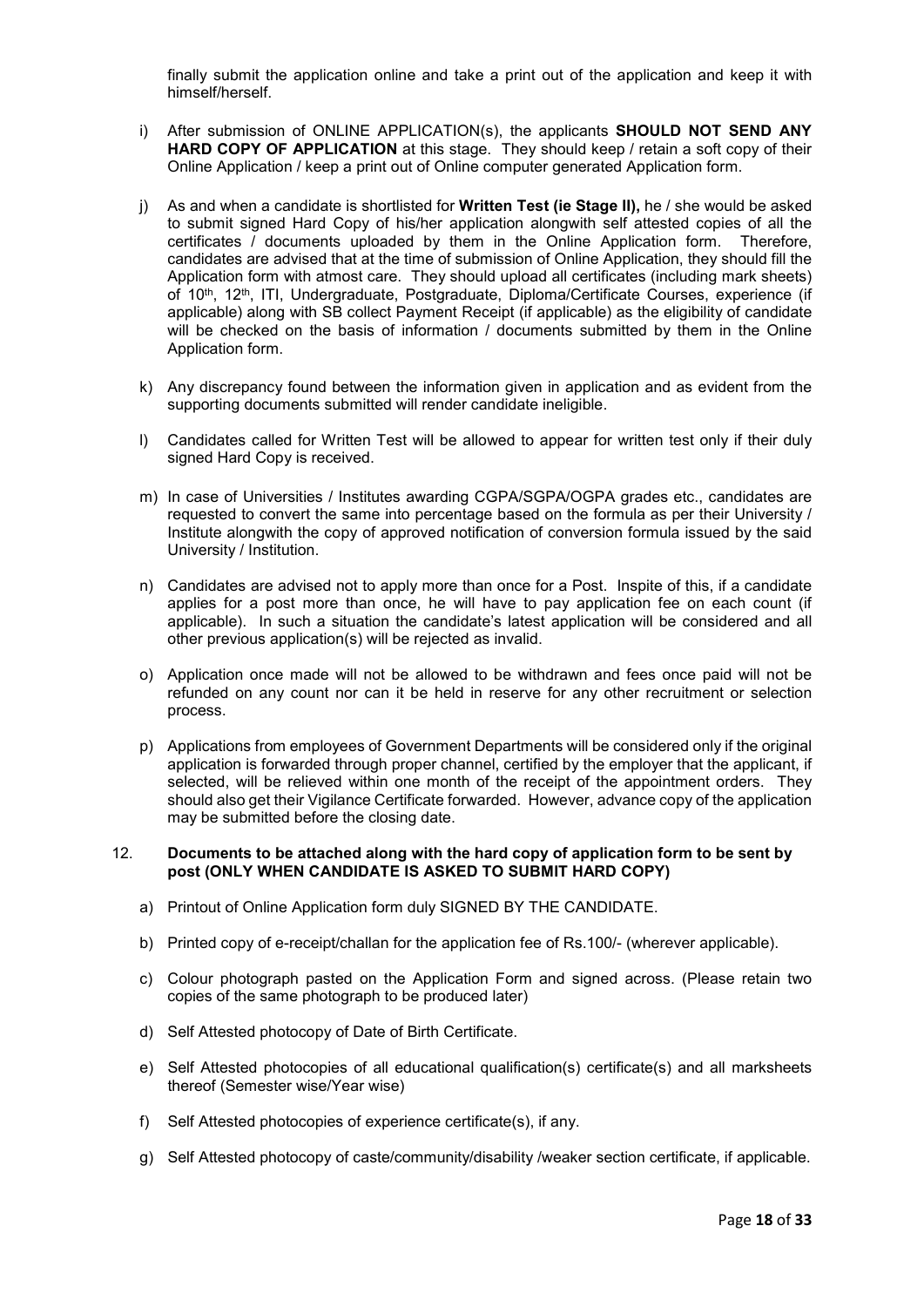- h) In case of widow/divorced women/judicially separated women or Ex-servicemen, the relevant certificate to be attached.
- i) No objection certificate (NOC) (from Govt. /Autonomous Body/Public Sector employees) if employed / proper channel application, wherever applicable.

**Controller of Administration, CSIR-CLRI**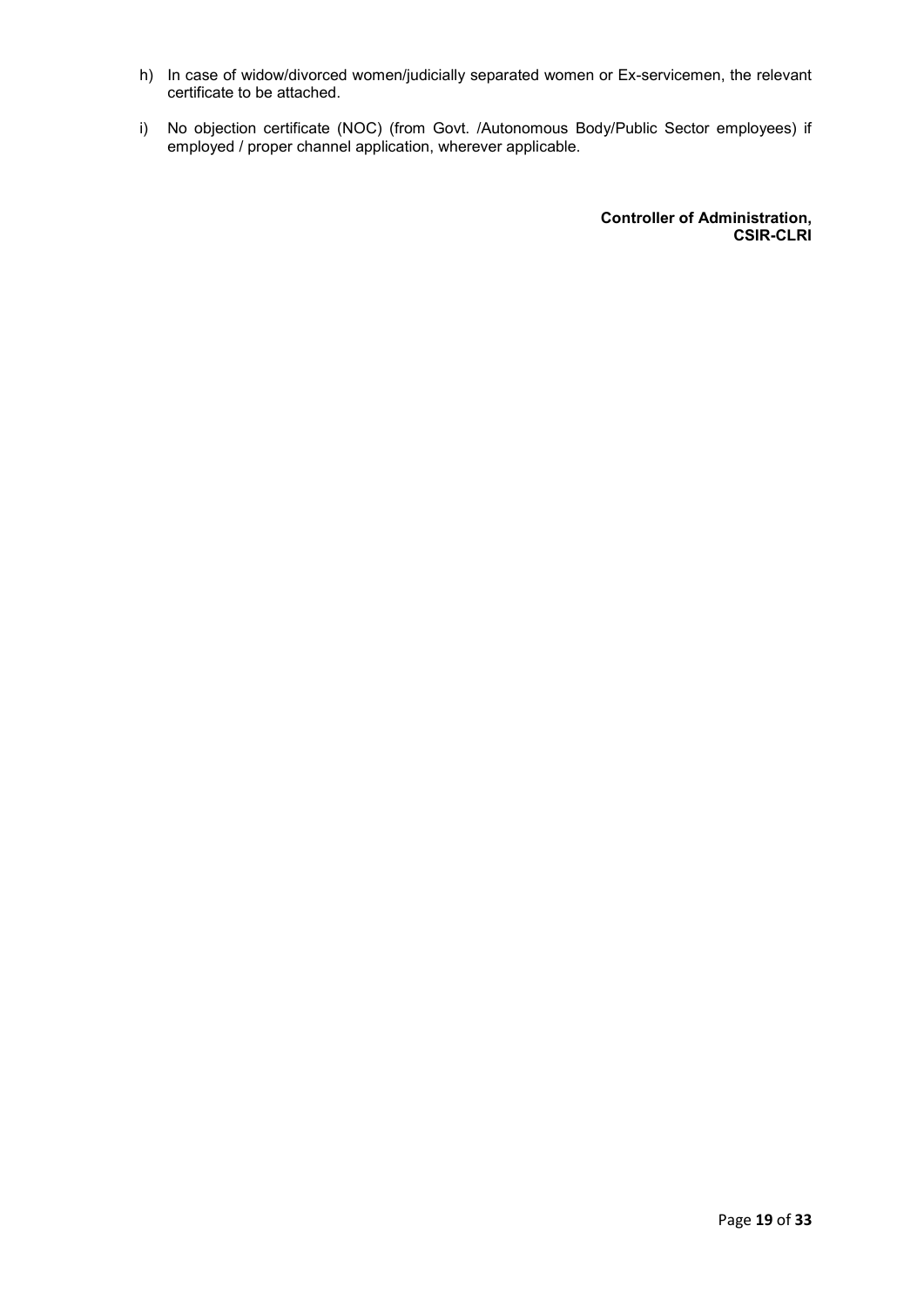# Annexure-I

### **Certificate regarding physical limitation in an examinee to write**

|     |                                                                                                         |  | This is to certify that, I have examined Mr/Ms/Mrs                                                             |  |  |                         |  |         |
|-----|---------------------------------------------------------------------------------------------------------|--|----------------------------------------------------------------------------------------------------------------|--|--|-------------------------|--|---------|
|     | (name of the candidate with disability), a person with                                                  |  |                                                                                                                |  |  |                         |  | (nature |
| and | percentage of disability as mentioned in the certificate of disability), S/o / D/o                      |  |                                                                                                                |  |  |                         |  |         |
|     |                                                                                                         |  | a resident of the state of the state of the state of the state of the state of the state of the state of the s |  |  | Village/District/State) |  |         |
|     | and to state that he/ she has physical limitation which hampers his/ her writing capabilities owning to |  |                                                                                                                |  |  |                         |  |         |
|     | his/ her disability.                                                                                    |  |                                                                                                                |  |  |                         |  |         |

**Signature** 

**Chief Medical Officer/ Civil Surgeon / Medical Superintendent of a Government health care institution Name & Designation** 

## **Name of Government Hospital/ Health Care Centre with Seal**

Place:

Date:

Note: Certificate should be given by a specialist of the relevant stream/ disability (eg Visual impairment Ophthalmologist, Locomotor disability-Orthopaedic specialist / PMR)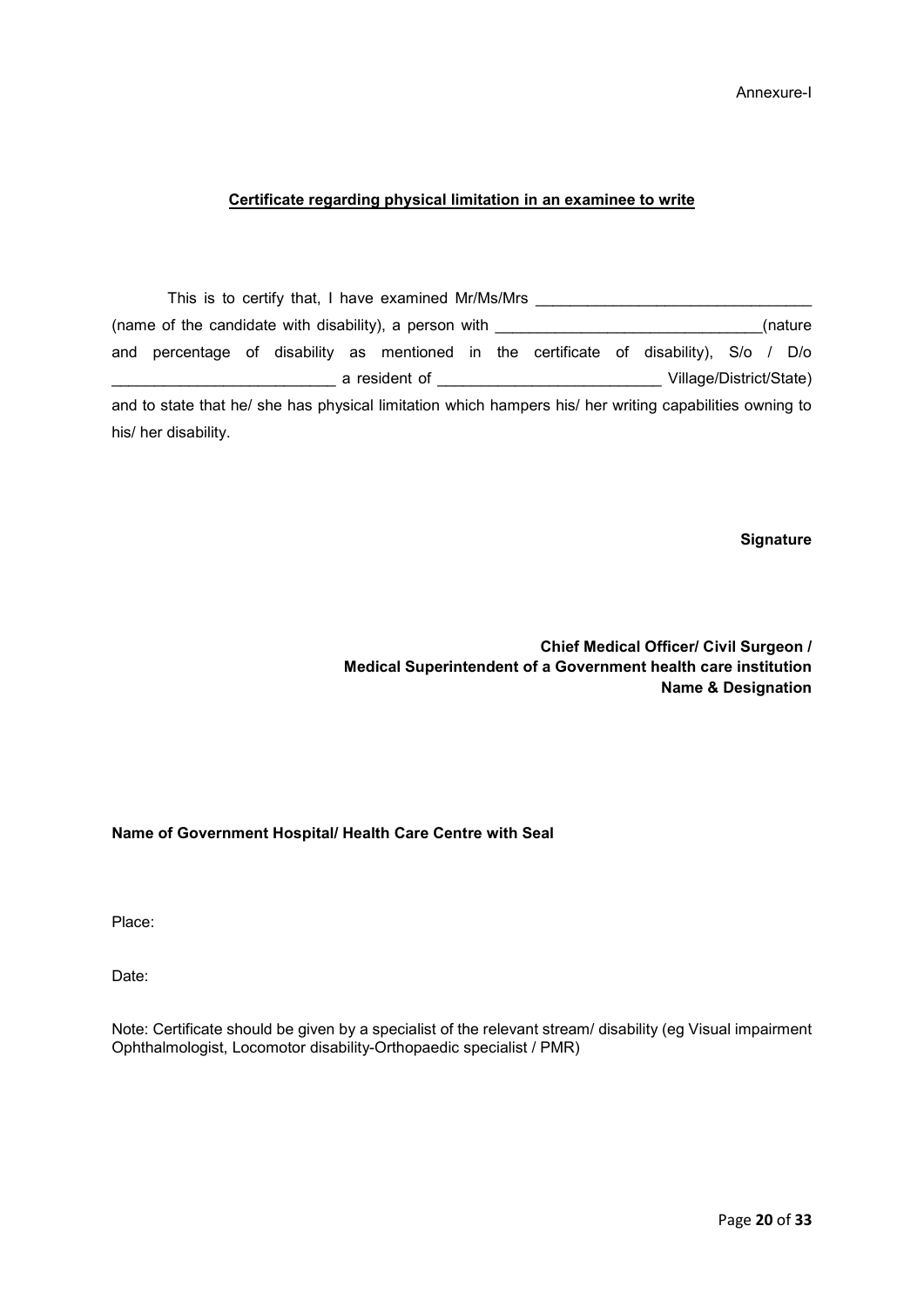# Annexure-II

# **Letter of Undertaking for Using Own Scribe**

|                               |    | (name of the<br>a candidate with <b>container the container and the container</b> |
|-------------------------------|----|-----------------------------------------------------------------------------------|
| disability) appearing for the |    | (name of the examination) bearing Roll                                            |
| No                            | at | (name of the centre) in the District                                              |
|                               |    | (name of the State/ UT) My qualification is                                       |
|                               |    |                                                                                   |

I do hereby state that \_\_\_\_\_\_\_\_\_\_\_\_\_\_\_\_\_\_\_\_\_\_\_\_\_\_\_\_\_\_\_\_ (name of the scribe) will provide the service of scribe/ reader/ lab assistant for the undersigned for taking the aforesaid examination

I do hereby undertake that his/ her qualification is \_\_\_\_\_\_\_\_\_\_\_\_\_\_\_\_\_\_\_\_\_\_\_ In case, subsequently it is found that his/ her qualification is not as declared by the undersigned and is beyond my qualification, I shall forfeit my right to the post and claims relating thereto

# **(Signature of the candidate with Disability)**

**Place:** 

**Date:**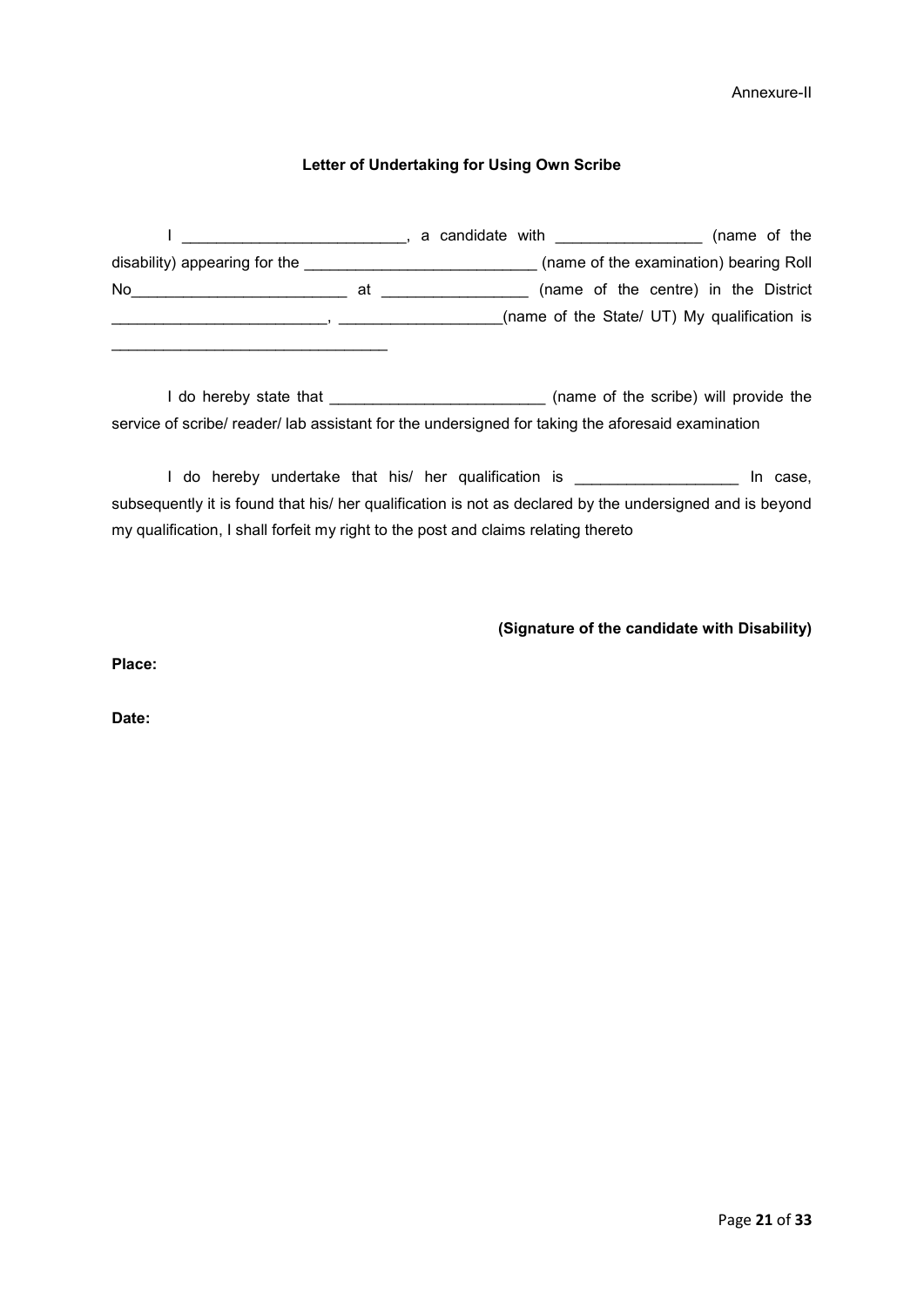# **FORM OF CERTIFICATE FOR SERVING DEFENCE PERSONNEL**

I hereby certify that, according to the information available with me (No) \_\_\_\_\_\_\_\_\_\_\_\_\_\_\_\_\_\_\_\_\_\_\_\_\_\_\_\_\_\_\_\_\_\_\_

(Rank) \_\_\_\_\_\_\_\_\_\_\_\_\_\_\_\_\_\_\_\_\_\_\_\_\_\_ (Name)\_\_\_\_\_\_\_\_\_\_\_\_\_\_\_\_\_\_\_\_\_\_\_\_\_\_\_\_\_\_\_\_\_\_\_\_\_\_\_\_\_\_\_

\_\_\_\_\_\_\_\_\_\_\_\_\_\_\_\_\_\_\_\_\_\_\_\_\_\_

is due to complete the specified term of his engagement with the Armed Forces on (Date)

(Signature of Commanding Officer)

Office Seal

Place:

Date: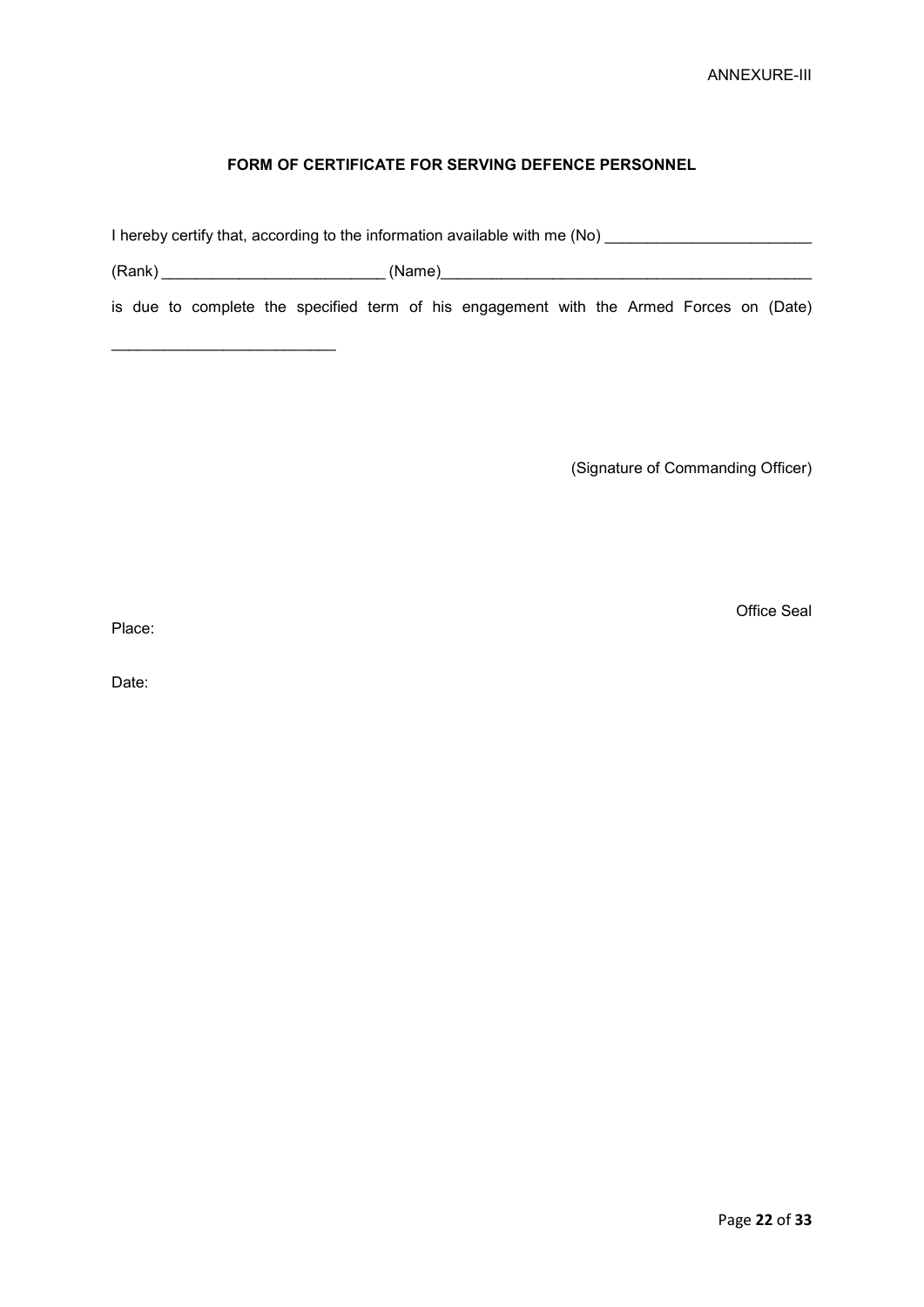## ANNEXURE-IV

# UNDERTAKING TO BE GIVEN BY THE EX-SERVICEMEN

|                                                                                               | bearing Roll No<br>Letter School School School School School School School School School School School School School School School School School School School School School School School School School School School School Sc |           |
|-----------------------------------------------------------------------------------------------|----------------------------------------------------------------------------------------------------------------------------------------------------------------------------------------------------------------------------------|-----------|
| appearing for the Document Verification of the <b>Community and Contract to the Community</b> |                                                                                                                                                                                                                                  |           |
| Examination, 20 do hereby undertake that:                                                     |                                                                                                                                                                                                                                  |           |
|                                                                                               | (a) I am entitled to the benefits admissible to Ex-Servicemen in terms of the Ex-Servicemen<br>Reemployment in Central Civil Services and Posts Rules, 1979, as amended from time to time.                                       |           |
| basis after availing of the benefits of reservation given to ex-serviceman for re-employment; | (b) I have not joined the Government job on civil side (including Public Sector Undertakings,<br>Autonomous Bodies/ Statutory Bodies, Nationalized Banks, etc.) in Group "C" and "D" posts on regular                            | <b>OR</b> |
|                                                                                               | (c) I have availed the benefit of reservation as ex-serviceman for securing Government job on civil side.                                                                                                                        |           |
|                                                                                               |                                                                                                                                                                                                                                  |           |
|                                                                                               |                                                                                                                                                                                                                                  |           |
|                                                                                               | undertake that I have submitted the self-declaration/ undertaking to my current employer about date                                                                                                                              |           |
|                                                                                               | wise detail of the application for the above mentioned examination for which I had applied for before                                                                                                                            |           |
| joining the present civil employment;<br><b>OR</b>                                            |                                                                                                                                                                                                                                  |           |
|                                                                                               | (d) I have availed the benefit of reservation as ex-serviceman for securing Government job on civil side.                                                                                                                        |           |
|                                                                                               |                                                                                                                                                                                                                                  |           |
|                                                                                               | Therefore, I am eligible for age-relaxation only.                                                                                                                                                                                |           |
| my candidature/ appointment is liable to be cancelled/ terminated.                            | I hereby declare that the above statements are true, complete and correct to the best of my knowledge<br>and belief. I understand that in the event of any information being found false or incorrect at any stage,              |           |
|                                                                                               |                                                                                                                                                                                                                                  |           |
|                                                                                               |                                                                                                                                                                                                                                  |           |
|                                                                                               |                                                                                                                                                                                                                                  |           |
|                                                                                               | Date: 2004 2012 2013 2014 2015 2016 2017 2018 2019 2019 2014 2015 2016 2017 2018 2019 2019 2019 2019 2019 201                                                                                                                    |           |
|                                                                                               |                                                                                                                                                                                                                                  |           |
|                                                                                               |                                                                                                                                                                                                                                  |           |
|                                                                                               |                                                                                                                                                                                                                                  |           |
|                                                                                               |                                                                                                                                                                                                                                  |           |
|                                                                                               |                                                                                                                                                                                                                                  |           |
|                                                                                               |                                                                                                                                                                                                                                  |           |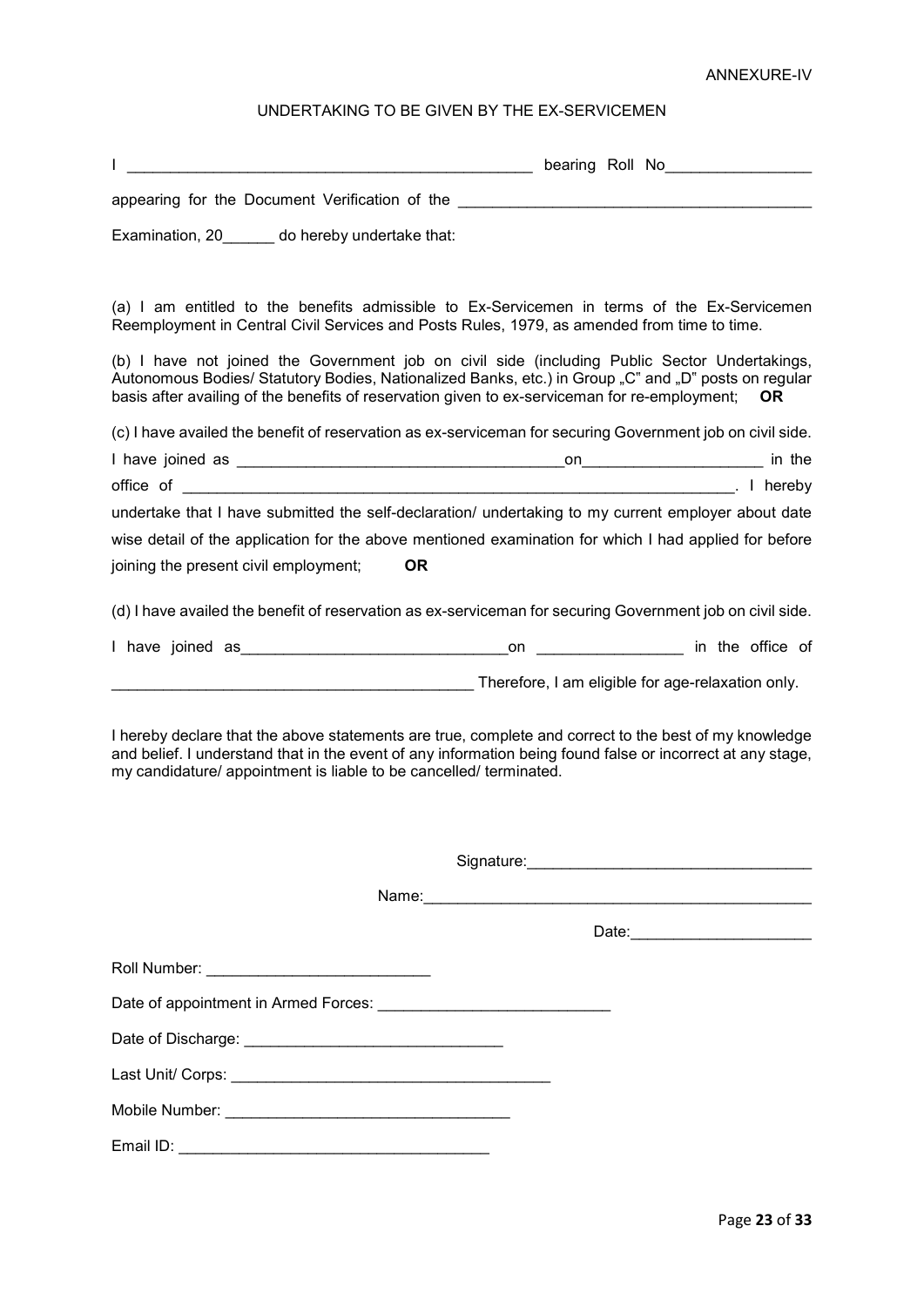## **FORMAT FOR SC/ ST CERTIFICATE**

#### **The form of certificate to be produced by Scheduled Castes and Scheduled Tribes candidates applying for appointment to posts under Government of India**

|     |                |                            |    | This is to certify that Shri/ Shrimati /Kumari*   |            |
|-----|----------------|----------------------------|----|---------------------------------------------------|------------|
| son |                | daughter                   | 0f |                                                   | οf         |
|     | village/town/* |                            |    | District/Division*                                | Ωt         |
|     |                | the State/Union Territory* |    |                                                   | belongs to |
| the |                |                            |    | caste/ Tribes* which is recognized as a Scheduled |            |

Castes/Scheduled Tribes\* under:-

@The Constitution (Scheduled Castes) Order, 1950 @The Constitution (Scheduled Tribes) Order, 1950 @The Constitution (Scheduled Castes) Union Territories Order, 1951 @The Constitution (Scheduled Tribes) Union Territories Order, 1951

[As amended by the Scheduled Castes and Scheduled Tribes Lists(Modification) order, 1956, the Bombay Reorganization Act, 1960 & the Punjab Reorganization Act, 1966, the State of Himachal Pradesh Act 1970, the North-Eastern Area(Reorganization) Act, 1971; the Scheduled Castes and Scheduled Tribes Order(Amendment) Act, 1976, the State of Mizoram Act, 1986, the State of Arunachal Pradesh Act, 1986 and the Goa, Daman and Diu (Reorganisation) Act, 1987.]

@ The Constitution (Jammu & Kashmir) Scheduled Castes Order, 1956

@The Constitution (Andaman and Nicobar Islands) Scheduled Tribes Order, 1959 as amended by the Scheduled Castes and Scheduled Tribes order (Amendment Act), 1976.

@The Constitution (Dadra and Nagar Haveli) Scheduled Castes order 1962.

@The Constitution (Dadra and Nagar Haveli) Scheduled Tribes Order 1962.

@The Constitution (Pondicherry) Scheduled Castes Order 1964

@The Constitution (Uttar Pradesh) Scheduled Tribes Order, 1967

@The Constitution (Goa, Daman & Diu) Scheduled Castes Order, 1968

@The Constitution (Goa, Daman & Diu) Scheduled Tribes Order 1968

@The Constitution (Nagaland) Scheduled Tribes Order, 1970

@The Constitution (Sikkim) Scheduled Castes Order 1978

@The Constitution (Sikkim) Scheduled Tribes Order 1978

@The Constitution (Jammu & Kashmir) Scheduled Tribes Order 1989

@The Constitution (SC) orders (Amendment) Act, 1990

@The Constitution (ST) orders (Amendment) Ordinance 1991

@The Constitution (ST) orders (Second Amendment) Act, 1991

@The Scheduled Castes and Schedules Tribes Orders (Amendment) Act, 2002

@The Constitution (Scheduled Castes) Order (Amendment) Act, 2002

@The Constitution (Scheduled Castes and Scheduled Tribes) Orders (Amendment) Act, 2002

@The Constitution (Scheduled Castes) Orders (Second Amendment) Act, 2002 36

**%2.** Applicable in the case of Scheduled Castes/ Scheduled Tribes persons who have migrated from one State/Union Territory Administration to another.

| This certificate is issued on the basis of the Scheduled Castes/ Scheduled Tribes certificate |                                                       |  |    |                  |       |
|-----------------------------------------------------------------------------------------------|-------------------------------------------------------|--|----|------------------|-------|
| issued to Shri / Shrimati*                                                                    |                                                       |  |    | Father/mother of |       |
| Shri/Srimati/Kumari*                                                                          |                                                       |  | οt | village          | town* |
|                                                                                               | in District/Division* of the State / Union Territory* |  |    |                  |       |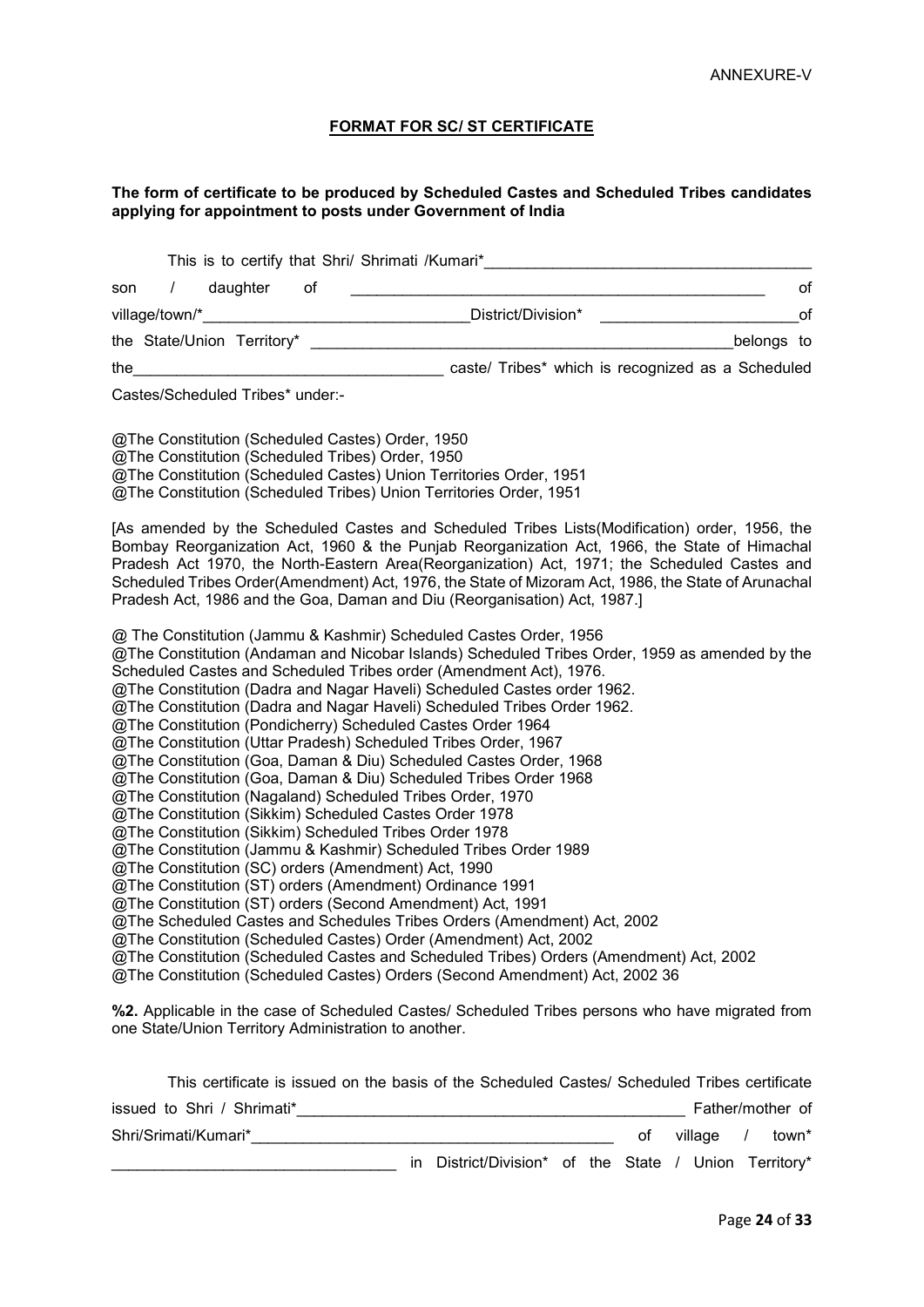| who belong to the Caste/Tribe* which is recognized as a                                                                                                                                                                              |  |  |                                                    |       |
|--------------------------------------------------------------------------------------------------------------------------------------------------------------------------------------------------------------------------------------|--|--|----------------------------------------------------|-------|
| Scheduled Caste/Scheduled Tribe in the State/Union Territory* of __________________________________                                                                                                                                  |  |  |                                                    |       |
|                                                                                                                                                                                                                                      |  |  |                                                    |       |
|                                                                                                                                                                                                                                      |  |  |                                                    |       |
| family ordinarily reside(s) in village/ town*___________________________________                                                                                                                                                     |  |  |                                                    | of    |
| <u> The Communication of the Communication of the Communication of the Communication of the Communication of the Communication of the Communication of the Communication of the Communication of the Communication of the Commun</u> |  |  | District/ Division* of the State/ Union Territory* | of    |
|                                                                                                                                                                                                                                      |  |  | Signature                                          | $***$ |
|                                                                                                                                                                                                                                      |  |  | Designation ______________________________         |       |
|                                                                                                                                                                                                                                      |  |  | (with seal of office)<br>State/ Union Territory*   |       |
| Place: _________________                                                                                                                                                                                                             |  |  |                                                    |       |

Date:

\*Please delete the words which are not applicable @ Please quote specific presidential order % Delete the paragraph which is not applicable.

**NOTE**: The term ordinarily reside(s) used here will have the same meaning as in section 20 of the Representation of the People Act, 1950.

\*\* List of authorities empowered to issue Scheduled Caste/Scheduled Tribe Certificates:

- (i) District Magistrate/ Additional District Magistrate/ Collector/ Deputy Commissioner/ Additional Deputy Commissioner/ Dy.Collector / Ist Class Stipendiary Magistrate/ +SubDivisional Magistrate/ Taluka Magistrate/ Executive Magistrate/ Extra Assistant Commissioner. + ( not below of the rank of 1st Class Stipendiary Magistrate).
- (ii) Chief Presidency Magistrate/Additional Chief Presidency Magistrate/Presidency Magistrate.
- (iii) Revenue Officers not below the rank of Tehsildar.
- (iv) Sub-Divisional Officers of the area where the candidate and/or his family normally resides.
- (v) Administrator/ Secretary to Administrator/ Development Officer (Lakshadweep)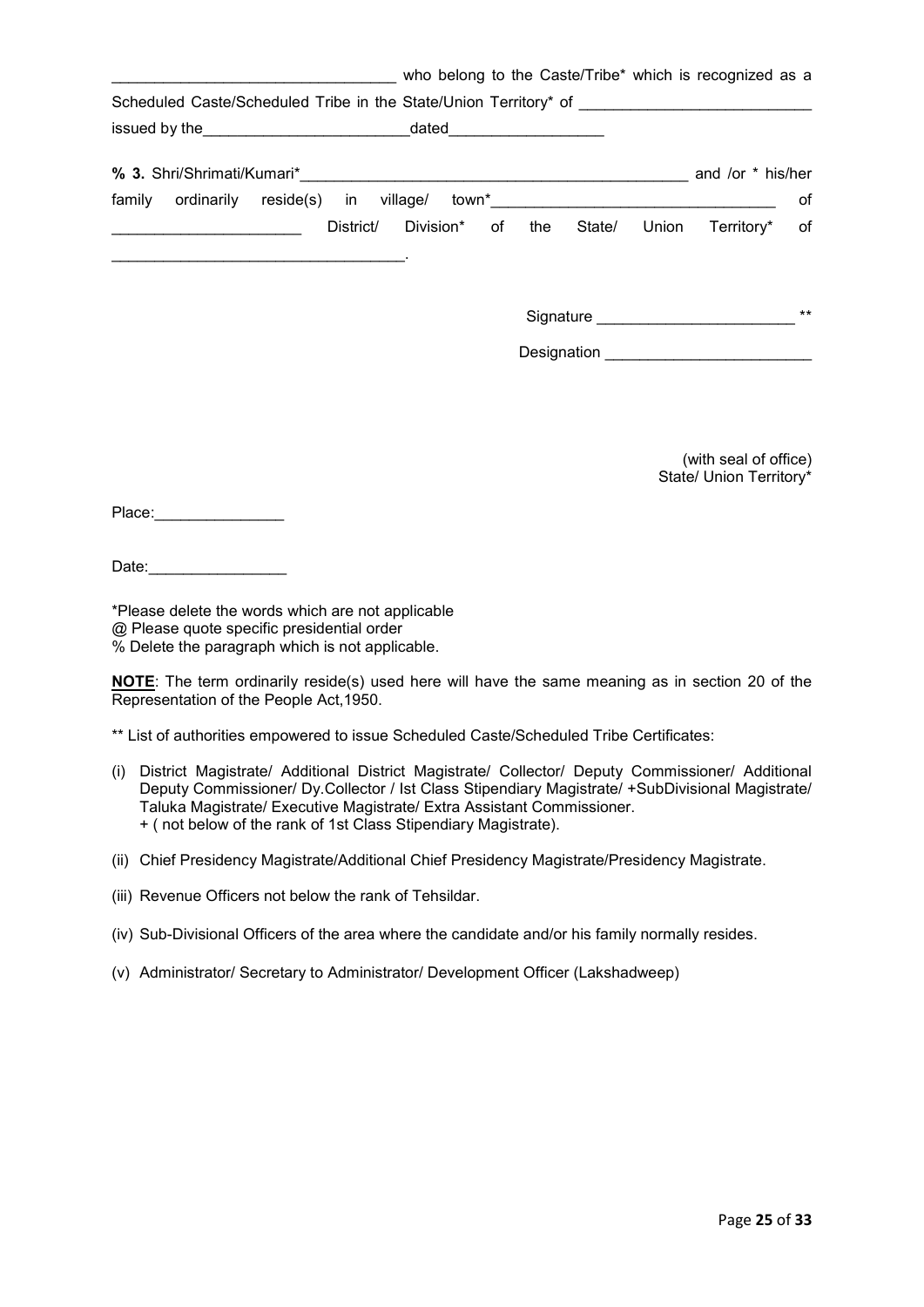# (FORMAT OF CERTIFICATE TO BE PRODUCED BY OTHER BACKWARD CLASSES APPLYING FOR APPOINTMENT TO POSTS UNDER THE GOVERNMENT OF INDIA)

|    |                        |             |                      |                |                      | This is to certify that Shri / Smt. / Kumari ___________________________________     |              | son/ |
|----|------------------------|-------------|----------------------|----------------|----------------------|--------------------------------------------------------------------------------------|--------------|------|
|    | daughter               |             | $of$ $\qquad \qquad$ |                |                      | οf                                                                                   | village/town |      |
|    |                        |             |                      |                | in District/Division |                                                                                      |              |      |
| in | the                    | State/Union |                      |                |                      |                                                                                      | belongs      | to   |
|    |                        |             |                      |                |                      | the the community which is recognized as a backward class under                      |              |      |
|    |                        |             |                      |                |                      | the Government of India, Ministry of Social Justice and Empowerment's Resolution No. |              |      |
|    |                        |             |                      | $dataed$ $*$ . |                      |                                                                                      |              |      |
|    |                        |             |                      |                |                      | and/or his/her family ordinarily reside(s) in                                        |              |      |
|    | the $\qquad \qquad$    |             |                      |                |                      | District/Division of the <b>Community of the Community of the Community</b>          |              |      |
|    | State/Union Territory. |             |                      |                |                      |                                                                                      |              |      |

This is also to certify that he/she does not belong to the persons/sections (Creamy Layer) mentioned in Column 3 of the Scheduled to the Government of India, Department of Personnel & Training O.M. No. 36012/22/93-Estt (SCT) dated 8.9.1993, O.M. No. 36033/3/2004-Estt. (Res) dated 9th March, 2004, O.M. No.36033/3/2004- Estt. (Res) dated 14th October, 2008 and O.M. No. 36033/1/2013-Estt. (Res) dated 27th May, 2013\*\*.

Signature-------------------

Designation-------------------------\$

Dated:

Seal

\*- The authority issuing the certificate may have to mention the details of Resolution of Government of India, in which the caste of the candidate"s is mentioned as OBC.

\_\_\_\_\_\_\_\_\_\_\_\_\_\_\_\_\_\_\_\_\_\_\_\_\_\_\_\_\_\_\_\_\_\_\_\_\_\_\_\_\_\_\_\_\_\_\_\_\_\_\_\_\_\_\_\_\_\_\_\_\_\_\_\_\_\_\_\_\_\_\_

\*\*- As amended from time to time.

\$- List of Authorities empowered to issue Other Backward Classes certificate will be the same as those empowered to issue Scheduled caste/ Scheduled Tribe Certificates.

Note: The term" Ordinarily" used here will have the same meaning as in Section 20 of the Representation of the People Act,1950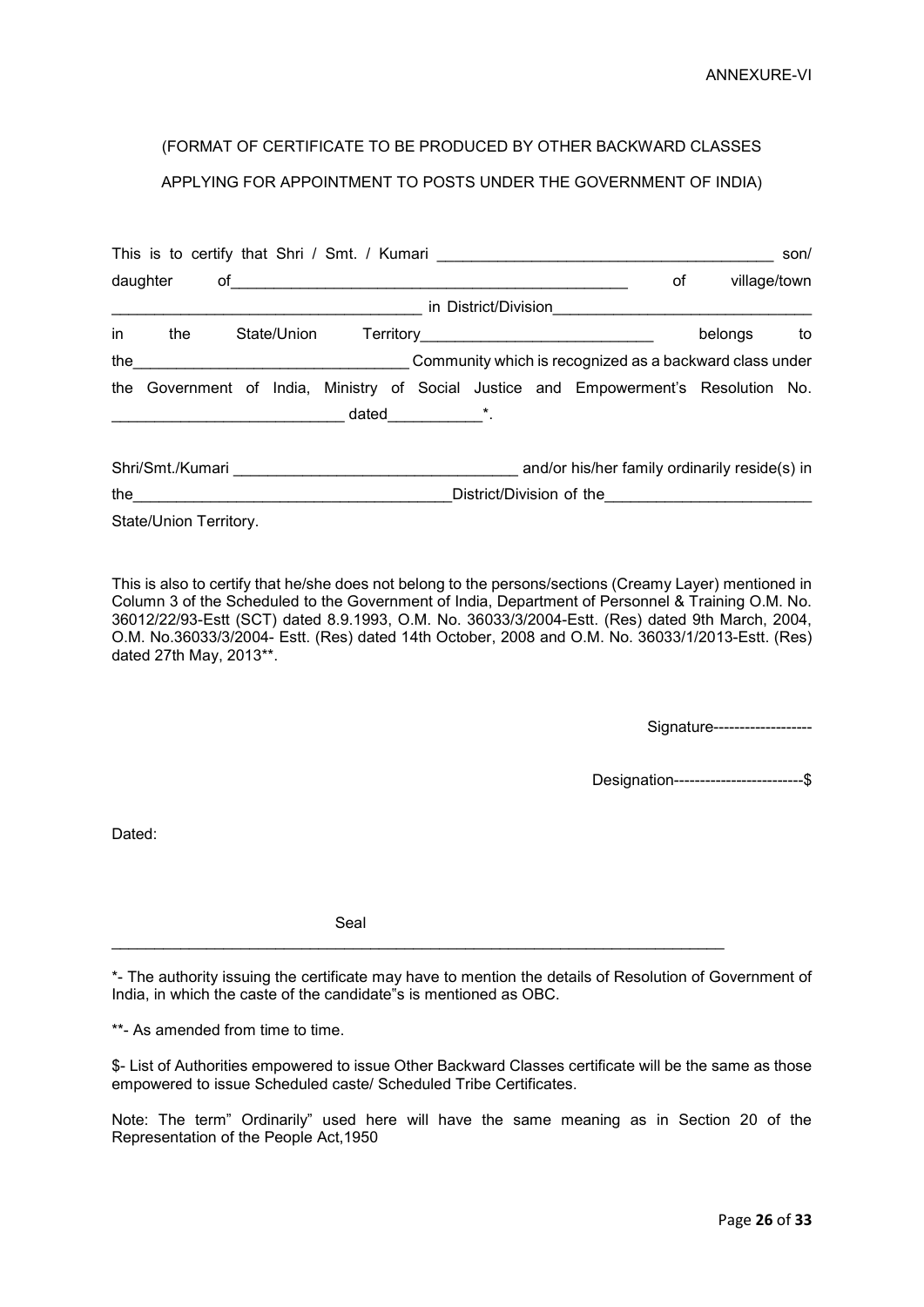Government of ...............

# (Name & Address of the authority issuing the certificate)

## INCOME & ASSEST CERTIFICATE TO BE PRODUCED BY ECONOMICALLY WEAKER SECTIONS

Certificate No. \_\_\_\_\_\_\_\_\_\_\_\_ Date \_\_\_\_\_\_\_\_\_\_\_\_\_\_\_\_\_ **VALID FOR THE YEAR\_\_\_\_\_\_\_\_\_\_\_\_\_\_\_\_** This is to certify that Shri/Smt./Kumari **Example 2018** 2017 daughter / wife of **wife community** daughter / wife of \_\_\_\_\_\_\_\_\_\_\_\_\_\_\_\_\_\_\_\_\_\_\_\_\_\_\_\_\_\_\_\_\_\_\_\_\_\_\_\_\_\_\_\_\_\_, Village / Street\_\_\_\_\_\_\_\_\_\_\_\_\_\_\_\_\_\_\_\_\_\_\_\_\_\_\_\_\_\_\_\_\_Post Office \_\_\_\_\_\_\_\_\_\_\_\_\_\_\_\_\_\_\_ District \_\_\_\_\_\_\_\_\_\_\_\_\_\_\_\_\_\_\_\_\_\_\_\_\_\_\_\_\_\_\_\_\_\_ in the State/ Union Territory \_\_\_\_\_\_\_\_\_\_\_\_\_\_\_\_\_\_\_\_\_\_\_\_\_\_\_\_\_\_\_\_\_\_\_ Pin Code\_\_\_\_\_\_\_\_\_\_\_\_\_\_\_\_\_\_\_\_\_\_ Whose photograph is attested below belongs to Economically Weaker Sections, since the gross annual income\* of his/ her 'family'\*\* is below Rs. 8 Lakh (Rupees Eight Lakh only) for the financial year \_\_\_\_\_\_\_\_\_\_\_\_\_\_\_ His/ her family does not own or possess any of the following assets \*\*\* : I. 5 acres of agricultural land and above; II. Residential flat of 1000 sq. ft. and above; III Residential plot of 100 sq. yards and above in notified municipalities; IV Residential plot of 200 sq. yards and above in areas other than the notified municipalities.

2. Shri/Smt./Kumari **with the contract of the strip of the strip of the strip of the strip of the strip of the strip of the strip of the strip of the strip of the strip of the strip of the strip of the strip of the strip o** caste which is not recognized as a Scheduled Caste, Scheduled Tribe and Other Backward Classes (Central List).

Signature with seal of Office

 $Name$ 

Designation

Recent Passport size attested photograph of the applicant

\*Note 1: Income covered all sources i.e. salary, agriculture, business, profession etc.

\*\* Note 2: The term 'Family' for this purpose include the person, who seeks benefit of reservation, his/ her parents and siblings below the age of 18 years as also his/her spouse and children below the age of 18 years.

\*\*\*Note 3: The property held by a "Family" in different locations or different places/cities have been clubbed while applying the land or property holding test to determine EWS status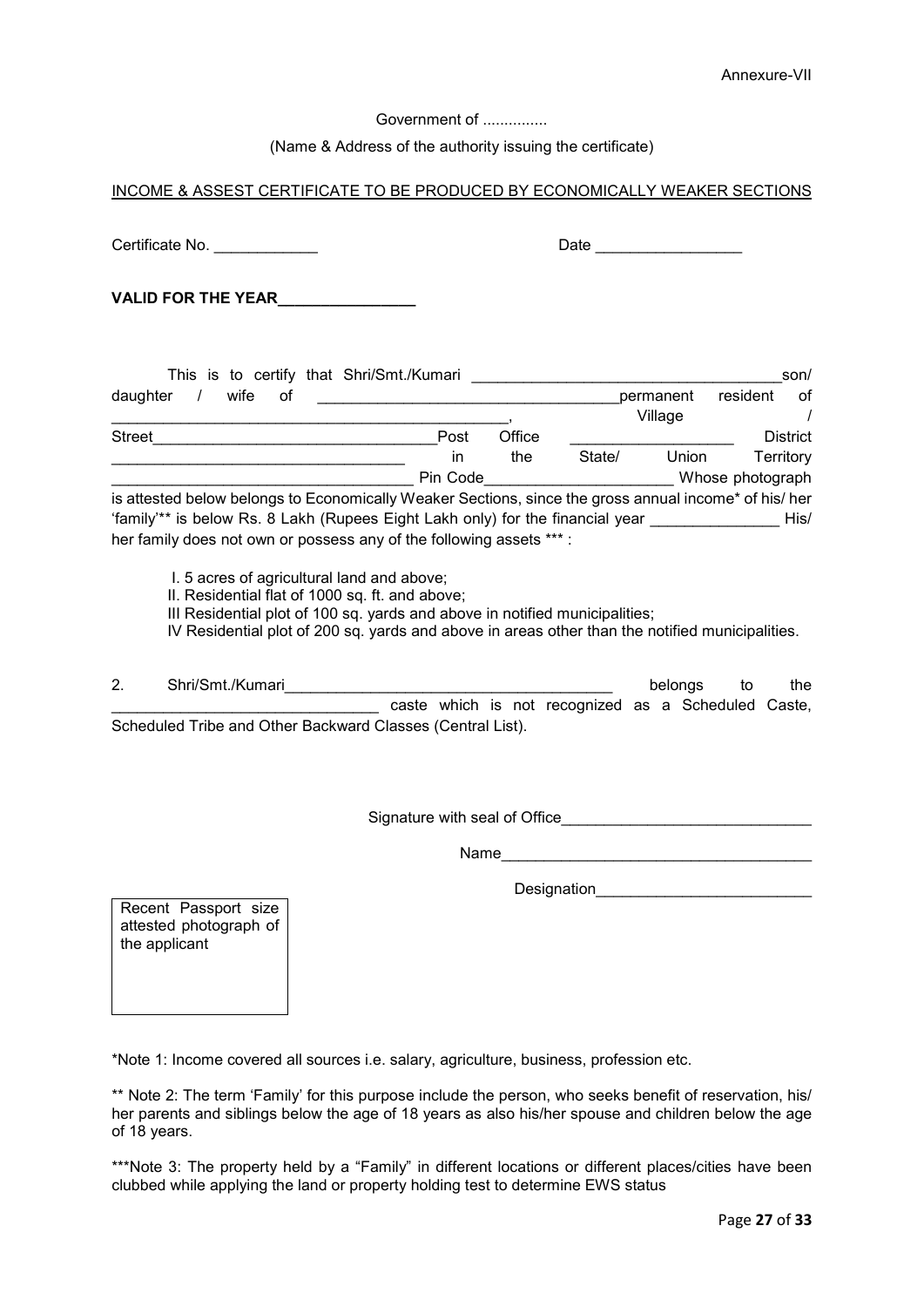#### Form-V

#### Certificate of Disability (In cases of amputation or complete permanent paralysis of limbs or dwarfism and in case of blindness) [See rule 18(1)]

(Name and Address of the Medical Authority issuing the Certificate)

Recent Passport size attested photograph (Showing face only) of the person with disability.

Certificate No. Date:

|        | This                  | İS | to | certify                                                 | that            | have                   | carefully               | examined          | Shri/Smt./Kum. |           |
|--------|-----------------------|----|----|---------------------------------------------------------|-----------------|------------------------|-------------------------|-------------------|----------------|-----------|
|        |                       |    |    |                                                         |                 |                        |                         | son/wife/daughter | οt             | Shri      |
|        |                       |    |    |                                                         |                 |                        | Date of Birth (DDMM/YY) |                   |                |           |
| Age    |                       |    |    | years, male/female                                      |                 |                        | Registration No         |                   |                | permanent |
|        | resident of House No. |    |    |                                                         |                 | Ward / Village /Street |                         |                   |                | Post      |
| Office |                       |    |    |                                                         | <b>District</b> |                        |                         | State             |                |           |
|        |                       |    |    | whose photograph is affixed above and am satisfied that |                 |                        |                         |                   |                |           |

whose photograph is affixed above, and am satisfied that:

(A) he/she is a case of:

- locomotor disability
- dwarfism
- blindness (Please tickas applicable)

(B) the diagnosis in his/her case is \_\_\_\_\_\_\_\_\_\_\_\_\_\_\_\_\_\_\_\_\_\_\_\_\_\_\_\_\_\_

| (C)       | he/she has |             | % (in figure)                                                |    |           |           |          |    | percent (in words) |
|-----------|------------|-------------|--------------------------------------------------------------|----|-----------|-----------|----------|----|--------------------|
| permanent | locomotor  | disability/ | dwarfism                                                     |    | blindness | <i>in</i> | relation | to | his/her            |
|           |            |             | (part                                                        | ot | body)     | as        | per      |    | quidelines         |
|           |            |             | number and date of issue of the guidelines to be specified). |    |           |           |          |    |                    |

2. The applicant has submitted the following document as proof of residence:-

Nature of Document Date of Issue Details of authority issuing certificate

| <b>Nature of Document</b> | Date of Issue | <b>Details</b><br>certificate | оf | authority | issuing |
|---------------------------|---------------|-------------------------------|----|-----------|---------|
|                           |               |                               |    |           |         |

(Signature and Seal of Authorised Signatory of notified Medical Authority)

Signature/thumb impression of the person in whose favour certificate of disability is issued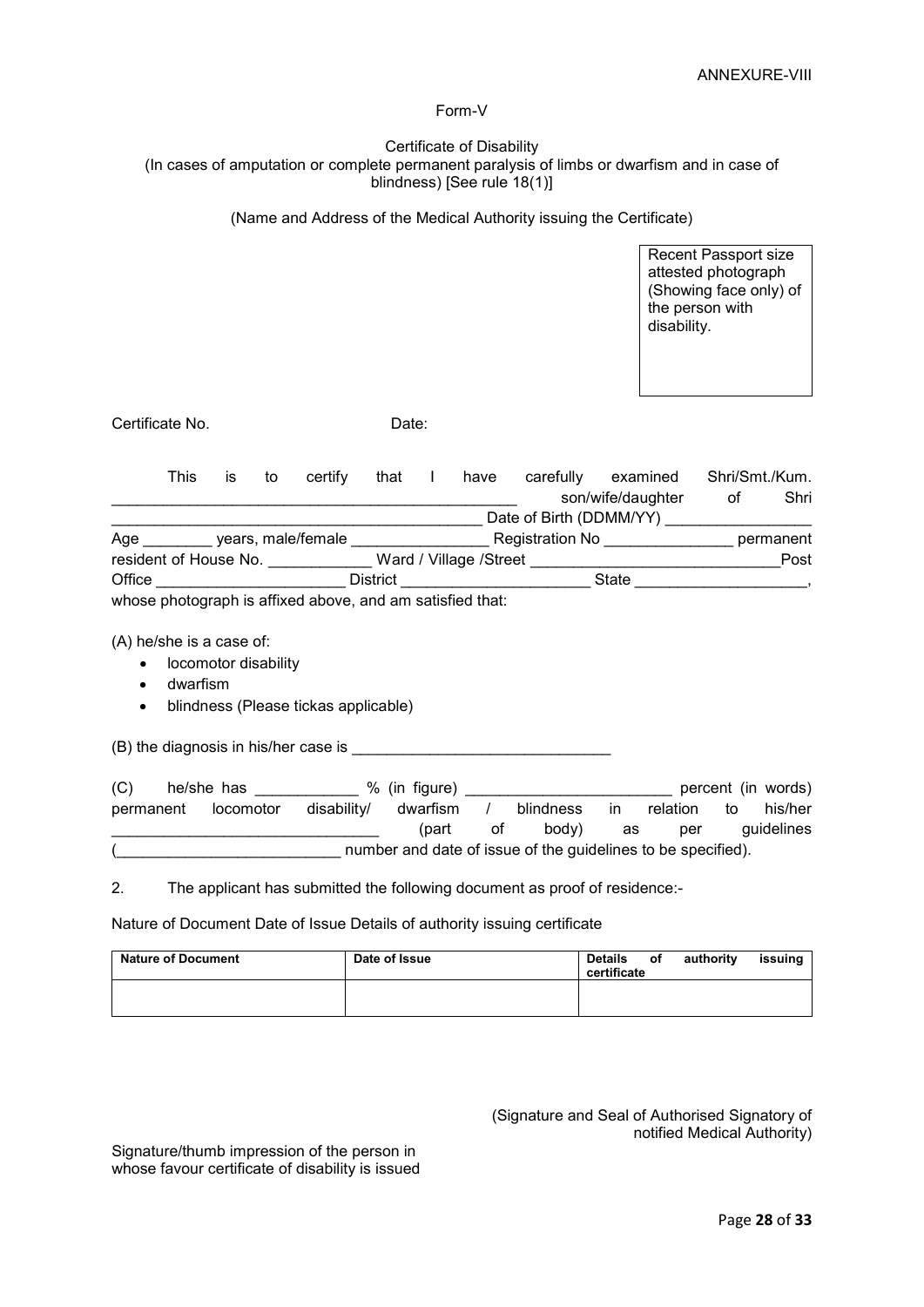#### Form - VI

#### Certificate of Disability (In cases of multiple disabilities) [See rule 18(1)] (Name and Address of the Medical Authority issuing the Certificate)

Recent passport size attested photograph (Showing face only) of the person with disability

Certificate No **Date:** 

|    | This               | IS    | to | certify             | that | we                     | have              | carefully                | examined | Shri/Smt/Kum                                              |
|----|--------------------|-------|----|---------------------|------|------------------------|-------------------|--------------------------|----------|-----------------------------------------------------------|
|    |                    |       |    |                     |      |                        | son/wife/daughter |                          | οt       | Shri                                                      |
|    |                    |       |    |                     |      |                        |                   | Date of Birth (DD/MM/YY) |          | Age                                                       |
|    | years, male/female |       |    |                     |      | <b>Registration No</b> |                   |                          |          | permanent resident of House                               |
| No |                    |       |    | Ward/Village/Street |      |                        |                   | Post                     | Office   | <b>District</b>                                           |
|    |                    | State |    |                     |      |                        |                   |                          |          | whose photograph is affixed above, and am satisfied that: |

(A) he/she is a case of Multiple Disability. His/her extent of permanent physical impairment/disability has been evaluated as per guidelines (……………number and date of issue of the guidelines to be specified) for the disabilities ticked below, and is shown against the relevant disability in the table below:

| $\overline{\mathbf{s}}$<br>No | <b>Disability</b>                       | Affected part of body     | <b>Diagnosis</b> | Permanent physical impairment<br>/ mental disability (in %) |
|-------------------------------|-----------------------------------------|---------------------------|------------------|-------------------------------------------------------------|
| 1.                            | Locomotor disability                    | $^\text{\textregistered}$ |                  |                                                             |
| $\overline{2}$ .              | Muscular Dystrophy                      |                           |                  |                                                             |
| 3.                            | Leprosy cured                           |                           |                  |                                                             |
| 4.                            | Dwarfism                                |                           |                  |                                                             |
| $\overline{5}$ .              | <b>Cerebral Palsy</b>                   |                           |                  |                                                             |
| 6.                            | Acid attack Victim                      |                           |                  |                                                             |
| $\overline{7}$ .              | Low vision                              | $\overline{\#}$           |                  |                                                             |
| 8.                            | <b>Blindness</b>                        | #                         |                  |                                                             |
| 9.                            | Deaf                                    | £                         |                  |                                                             |
| 10.                           | Hard of Hearing                         | $\overline{f}$            |                  |                                                             |
| 11.                           | Speech<br>and<br>Language<br>disability |                           |                  |                                                             |
| 12.                           | Intellectual Disability                 |                           |                  |                                                             |
| 13.                           | <b>Specific Learning Disability</b>     |                           |                  |                                                             |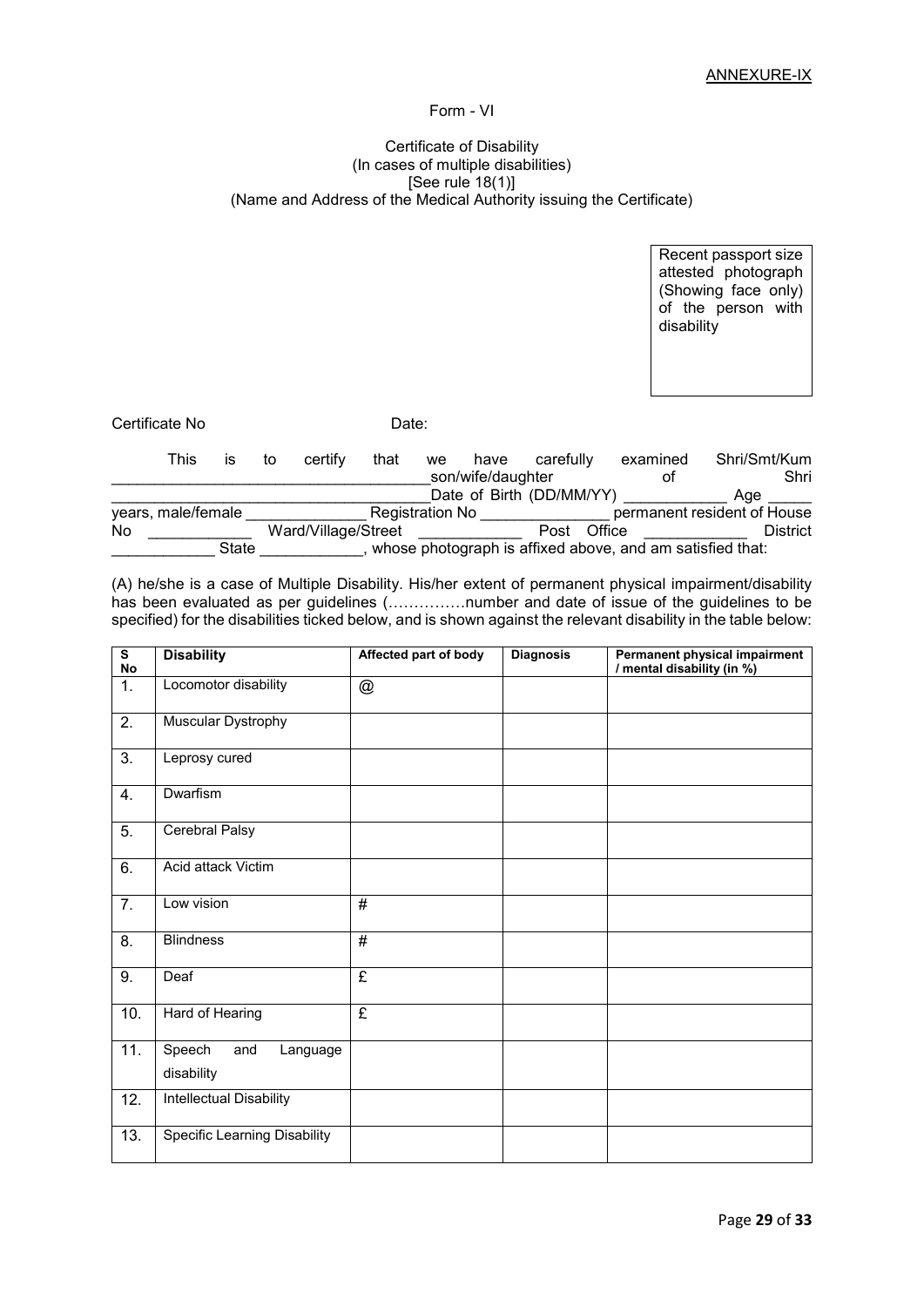| 14. | Autism Spectrum Disorder |  |  |
|-----|--------------------------|--|--|
| 15. | <b>Mental illness</b>    |  |  |
| 16. | Neurological<br>Chronic  |  |  |
|     | Conditions               |  |  |
| 17. | Multiple sclerosis       |  |  |
| 18. | Parkinson's disease      |  |  |
| 19. | Haemophilia              |  |  |
| 20. | Thalassemia              |  |  |
| 21. | Sickle Cell disease      |  |  |

(B) In the light of the above, his/her over all permanent physical impairment as per guidelines (………number and date of issue of the guidelines to be specified), is as follows :

In figures: -\_\_\_\_\_\_\_\_\_\_\_\_\_\_\_\_\_\_\_\_ percent

In words: -

2 This condition is progressive/non-progressive/likely to improve/not likely to improve

3 Reassessment of disability is :

(i) not necessary, OR

(ii) is recommended/after\_\_\_\_\_\_\_\_\_ years \_\_\_\_\_\_\_\_\_\_ months, and therefore this certificate shall be valid till (DD/MM/YY) \_\_\_\_\_\_\_\_\_\_\_\_\_\_\_\_\_\_\_\_\_\_\_\_\_

@ eg Left/right/both arms/legs # eg Single eye £ eg Left/Right/both ears 4

4 The applicant has submitted the following document as proof of residence:

| <b>Nature of document</b> | Date of issue | Details of authority<br>certificate | issuing |
|---------------------------|---------------|-------------------------------------|---------|
|                           |               |                                     |         |

5 Signature and seal of the Medical Authority

| Name and Seal of Member | Name and Seal of Member | Name<br>Chairperson | and | Seal | οf | the |
|-------------------------|-------------------------|---------------------|-----|------|----|-----|

Signature/thumb impression of the person in whose favour certificate of disability is issued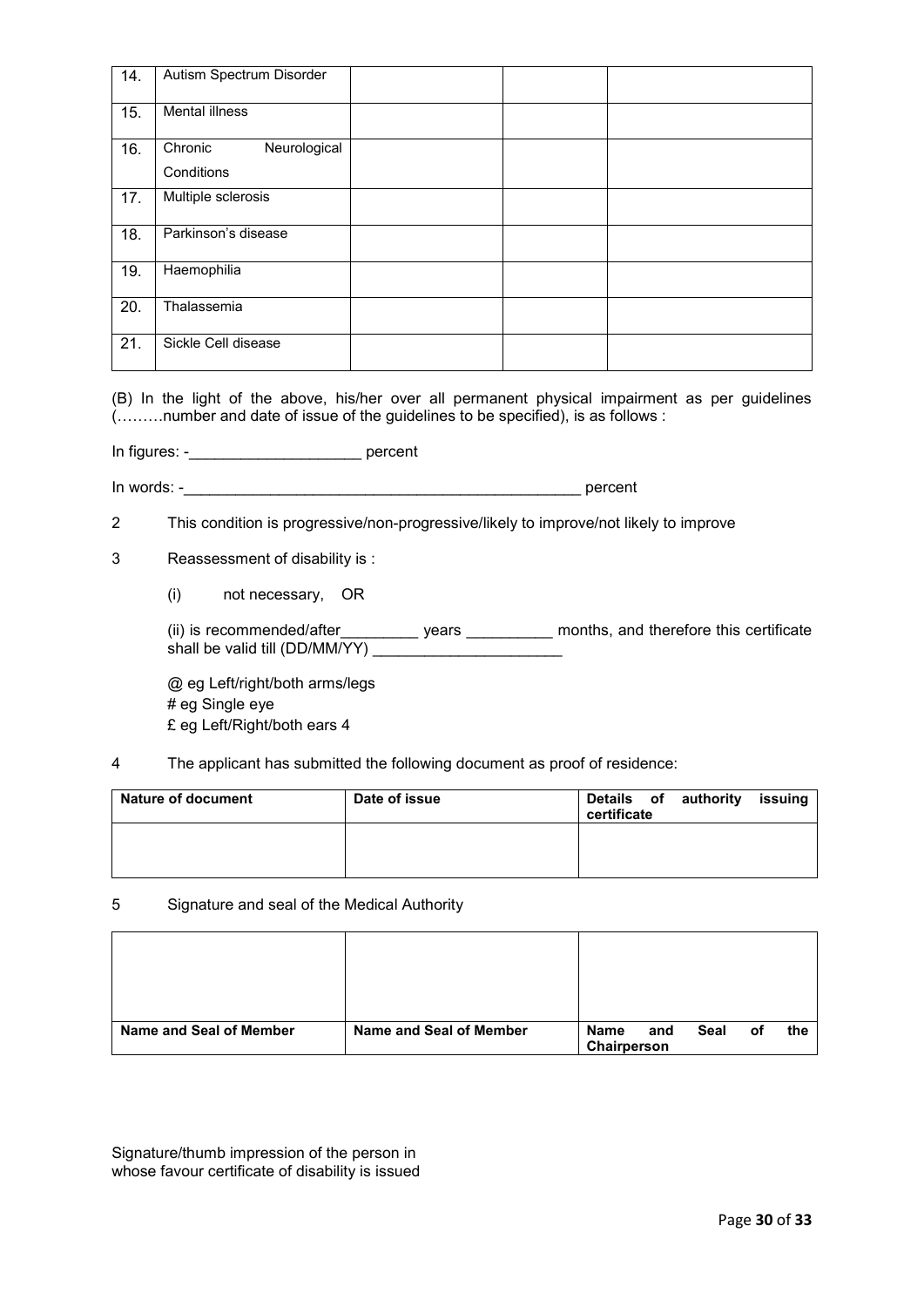#### Form – VII Certificate of Disability (In cases other than those mentioned in Forms V and VI) (Name and Address of the Medical Authority issuing the Certificate) (See rule 18(1))

Recent passport size attested photograph (Showing face only) of the person with disability

Certificate No **Date:** 

This is to certify that I have carefully examined Shri/Smt/Kum son/wife/daughter of Shri **Example 2018** Son/wife/daughter of Shri

\_\_\_\_\_\_\_\_\_\_\_\_ Age \_\_\_\_\_\_\_\_\_ years, male/female \_\_\_\_\_\_\_\_\_\_\_ Registration No \_\_ permanent resident of House No \_\_\_\_\_\_\_\_\_\_\_ Ward/Village/Street \_\_\_\_\_\_\_\_\_\_\_\_\_\_\_\_\_\_\_\_\_\_\_\_\_\_\_\_ Post Office **Example 20 Transformation** District **Example 20 State**  $\overline{S}$ whose photograph is affixed above, and am satisfied that he/she is a case of disability His/her extent of percentage physical impairment/disability has been evaluated as per guidelines (……number and date of issue of the

guidelines to be specified) and is shown against the relevant disability in the table below: **S** Disability **Disability Disable 1 Diagnosis Permanent physical** 

| ີ<br><b>No</b> | <b>DISADIIILY</b>                       | Allected part of<br>body | Diagnosis | Fellilatiellt pilysical<br>impairment/mental<br>disability (in %) |
|----------------|-----------------------------------------|--------------------------|-----------|-------------------------------------------------------------------|
| 1.             | Locomotor disability                    | @                        |           |                                                                   |
| 2.             | Muscular Dystrophy                      |                          |           |                                                                   |
| 3.             | Leprosy cured                           |                          |           |                                                                   |
| 4.             | Cerebral Palsy                          |                          |           |                                                                   |
| 5.             | Acid attack Victim                      |                          |           |                                                                   |
| 6.             | Low vision                              | #                        |           |                                                                   |
| 7.             | Deaf                                    | €                        |           |                                                                   |
| 8.             | Hard of Hearing                         | €                        |           |                                                                   |
| 9.             | Speech<br>and<br>Language<br>disability |                          |           |                                                                   |
| 10.            | Intellectual Disability                 |                          |           |                                                                   |
| 11.            | <b>Specific Learning Disability</b>     |                          |           |                                                                   |
| 12.            | Autism Spectrum Disorder                |                          |           |                                                                   |
| 13.            | <b>Mental illness</b>                   |                          |           |                                                                   |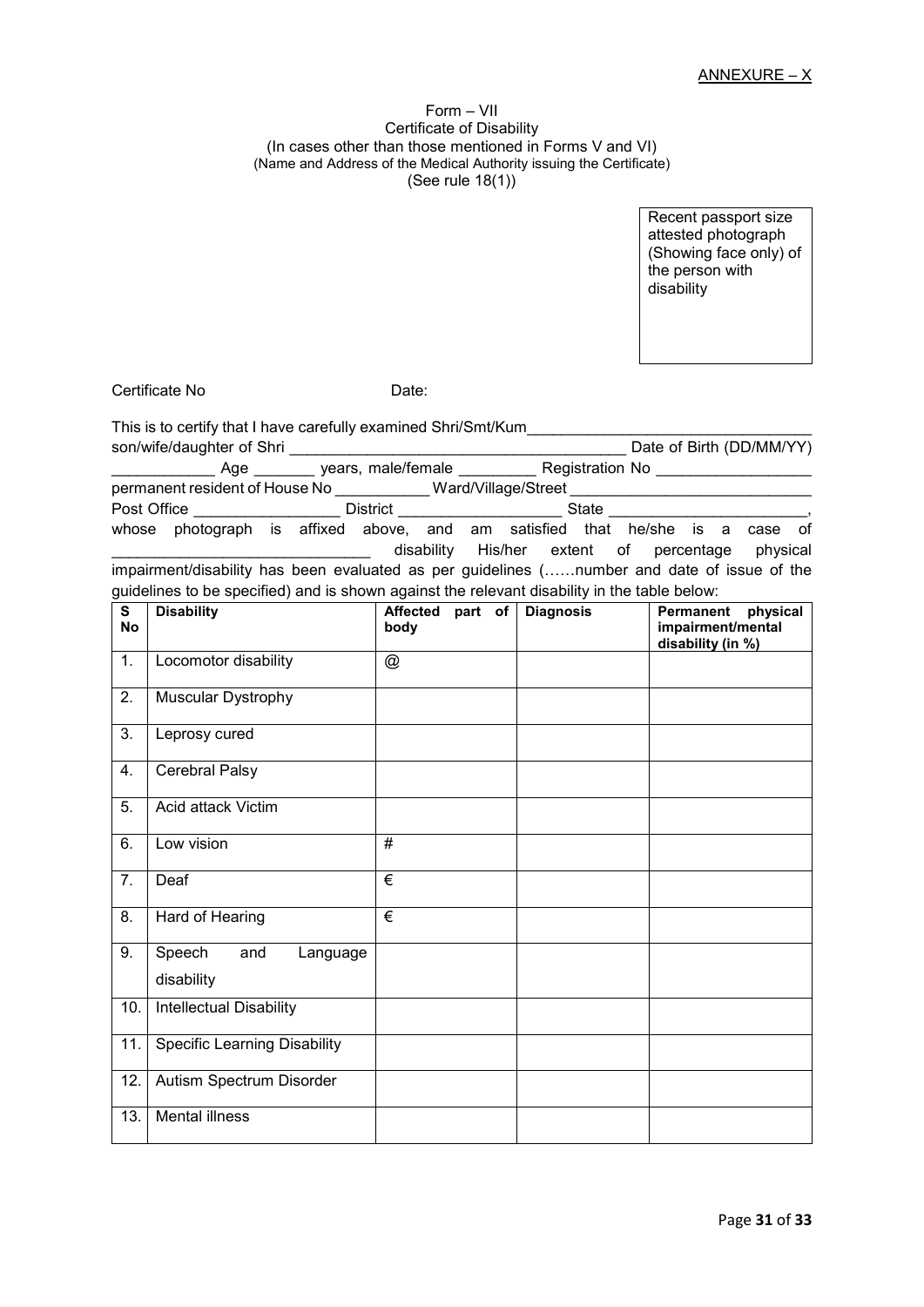| 14. | Chronic<br>Neurological |  |
|-----|-------------------------|--|
|     | Conditions              |  |
| 15. | Multiple sclerosis      |  |
| 16. | Parkinson's disease     |  |
| 17. | Haemophilia             |  |
| 18. | Thalassemia             |  |
| 19. | Sickle Cell disease     |  |

(Please strike out the disabilities which are not applicable)

2 The above condition is progressive/non-progressive/likely to improve/not likely to improve

3 Reassessment of disability is:

(i) not necessary, or (i) is recommended/after \_\_\_\_\_\_\_\_\_\_\_\_ years \_\_\_\_\_\_\_\_\_\_\_\_\_\_\_\_\_\_\_\_\_\_\_\_\_\_\_\_ months, and therefore this certificate shall be valid till (DD/MM/YY) \_\_\_\_\_\_\_\_\_\_\_\_\_\_\_\_\_\_\_\_\_\_\_\_

@ - eg Left/Right/both arms/legs

# - eg Single eye/both eyes

€ - eg Left/Right/both ears

4 The applicant has submitted the following document as proof of residence:

| Nature of document | Date of issue | Details of authority issuing certificate |
|--------------------|---------------|------------------------------------------|
|                    |               |                                          |
|                    |               |                                          |
|                    |               |                                          |

(Authorised Signatory of notified Medical Authority)

(Name and Seal)

**Countersigned** 

{Counter signature and seal of the Chief Medical Officer / Medical Superintendent / Head of Government Hospital, in case the Certificate is issued by a medical authority who is not a Government servant (with seal)}

Signature/thumb impression of the person in whose favour certificate of disability is issued

Note: In case this certificate is issued by a medical authority who is not a Government servant, it shall be valid only if countersigned by the Chief Medical Officer of the District